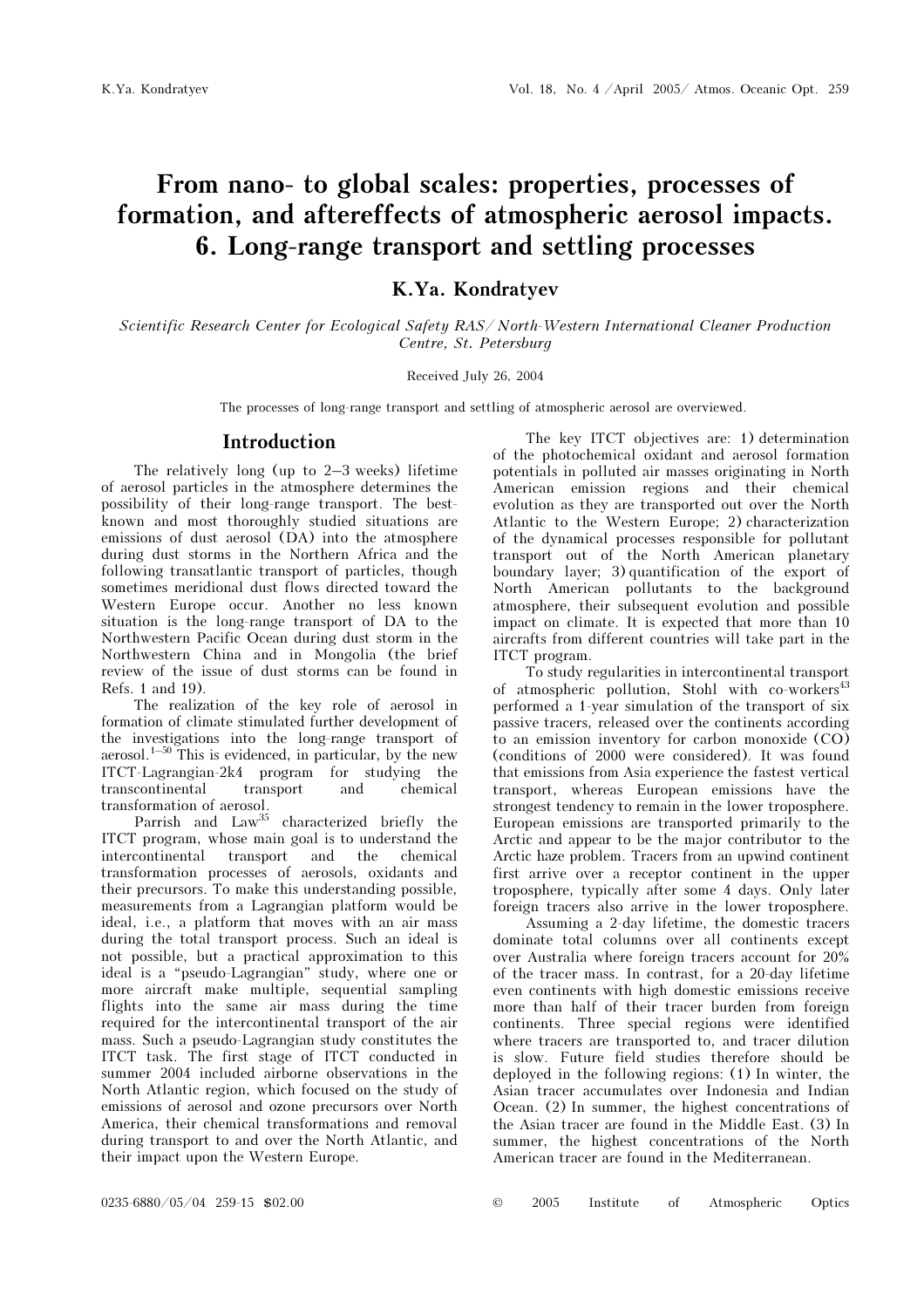Predicting mineral aerosol distributions is a difficult task due to the episodic nature of the sources and transport. Based on 22-year satellite and in situ observations, Luo with co-workers<sup>24</sup> compared the observed spatiotemporal variability of the aerosol distribution with the results of numerical simulation obtained by joint use of the MATCH model of aerosol transport in the atmosphere with the allowance for chemical reactions, determining the transformation of its properties, and the DEAD model, reconstructing the processes of formation and transformation of dust aerosol.

On the whole the comparison revealed quite good agreement, but with some discrepancies. To analyze the reasons for these discrepancies, some tests of the sensitivity of mineral aerosol simulations to the meteorological data sets and schemes of mobilization parameterizations (mobilization here is inflow of particles into the atmosphere due to saltation) were conducted. The sensitivity analysis showed that near Australia the differences between the simulated spatial distribution of the aerosol optical depth (AOD) and the observed one were likely due to inadequate data about both the aerosol sources and the surface winds. Differences over East Asia are dominated by that the consideration of meteorology was quite unreliable.

According to the estimates obtained, the total emission of dust aerosol to the atmosphere as a result of dust storms is 1654 Tg/yr. The most powerful sources of DA emissions are African deserts, which contribute 73% to the total DA content in the atmosphere. The East Asia is a dominant contributor to formation of the dust aerosol field over the Pacific Ocean in the northern hemisphere, whereas Australia is the major source of DA in the southern hemisphere. The characteristic atmospheric lifetime of dust aerosol is about 6 days.

Important results characterizing the impact of aerosol on the atmosphere in the process of longrange transport were obtained by Meloni with coworkers.<sup>30b</sup> The PAUR II second observation phase was conducted over the island of Lampedusa, in the Mediterranean (35.5°N, 12.6°E), in May 1999, in order to study the photochemical processes in the atmosphere and the solar ultraviolet (UV) radiation. The ground-based instrumentation included a Brewer spectrophotometer, an aerosol lidar operated at 532 nm, a multi-filter rotating shadowband radiometer (MFRSR) to measure the net and diffuse radiation fluxes, as well as the aerosol optical depth at the wavelengths of 415, 500, 615, 671, 868, and 937 nm. Airborne measurements of actinic fluxes in the band of  $NO<sub>2</sub>$  photodissociation and in the band of  $O_3$  photodissociation leading to the production of O(′D) were performed simultaneously.

Meloni et al.<sup>30b</sup> discussed the results obtained during three days: 18 May, when the outbreak of Saharan dust particles occurred in the atmosphere at 7 km altitude and a large aerosol optical depth (0.51 at 415 m) was measured; and 25 and 27 May, when low-to-moderate amounts of continental/marine aerosols (aerosol optical depth of about 0.2 at 415 m), originating from Europe, were present; the aerosol was confined below 3 km altitude in these 2 days. The measured actinic flux profiles were compared with the results obtained using radiative transfer model simulation; the model results were used to interpret the observations and study the sensitivity of the actinic flux profiles on the aerosol and ozone distributions. A good agreement between measurements and model results is obtained in all the cases examined.

Calculations at a fixed solar zenith angle showed that during the desert dust event the actinic flux in the band of  $NO<sub>2</sub>$  photodissociation was reduced to 24% in the lower and middle troposphere, with respect to the continental/marine aerosol cases. The actinic flux reduction increases with solar zenith angle, and the largest reduction occurs at the aerosol peak. The vertical distribution of aerosol particles did not influence the modeled fluxes at the surface, which basically depend on the aerosol column amount. When the climatological profile was used instead of the measured one, the actinic fluxes were within ±3% of the measurements on days when lowto-moderate optical depths occurred.

However, the modeled fluxes are largely overestimated, up to 19%, the measurements in the desert dust case. The analysis of the sensitivity of the actinic fluxes in the  $O_3 + hv \rightarrow O_2 + O(7D)$ photodissociation region on the ozone distribution suggested that the ozone profile appears to affect the actinic fluxes in the  $O_3$  photodissociation region, particularly at small solar zenith angles and near the surface. Because of an increase of the radiation scattering caused by aerosols in the troposphere, the model fluxes at the surface obtained with the climatological profile are 7.7% higher than those obtained with the measured profile for a zenith angle of about 37°; differences decrease with altitude and with the increase of the solar zenith angle.

#### 1. African aerosol

Reid et al.<sup>38</sup> have analyzed the results of observation of the Saharan dust aerosol properties from the data of airborne and ground-based studies of the elemental composition of bulk DA and single particles. Airborne samples were collected on polycarbonate filters and underwent single-particle scanning electron microscopy with energy dispersive analysis with X-rays (EDAX). Particle chemistry was related to size and morphological characteristics. At the principal surface site, the Cabras Island (18.21°N, 65.60°W), particles were collected on a Davis Rotating Drum (DRUM) cascade impactor strips in eight stages from  $0.1$  to  $12 \text{ µm}$   $(0.09, 0.24,$ 0.34, 0.56, 0.74, 1.1, 2.5, and 5 µm) at 4-hour time resolution. These samples were subjected to X-ray fluorescence (XRF) to determine bulk elemental composition from Al through Zn.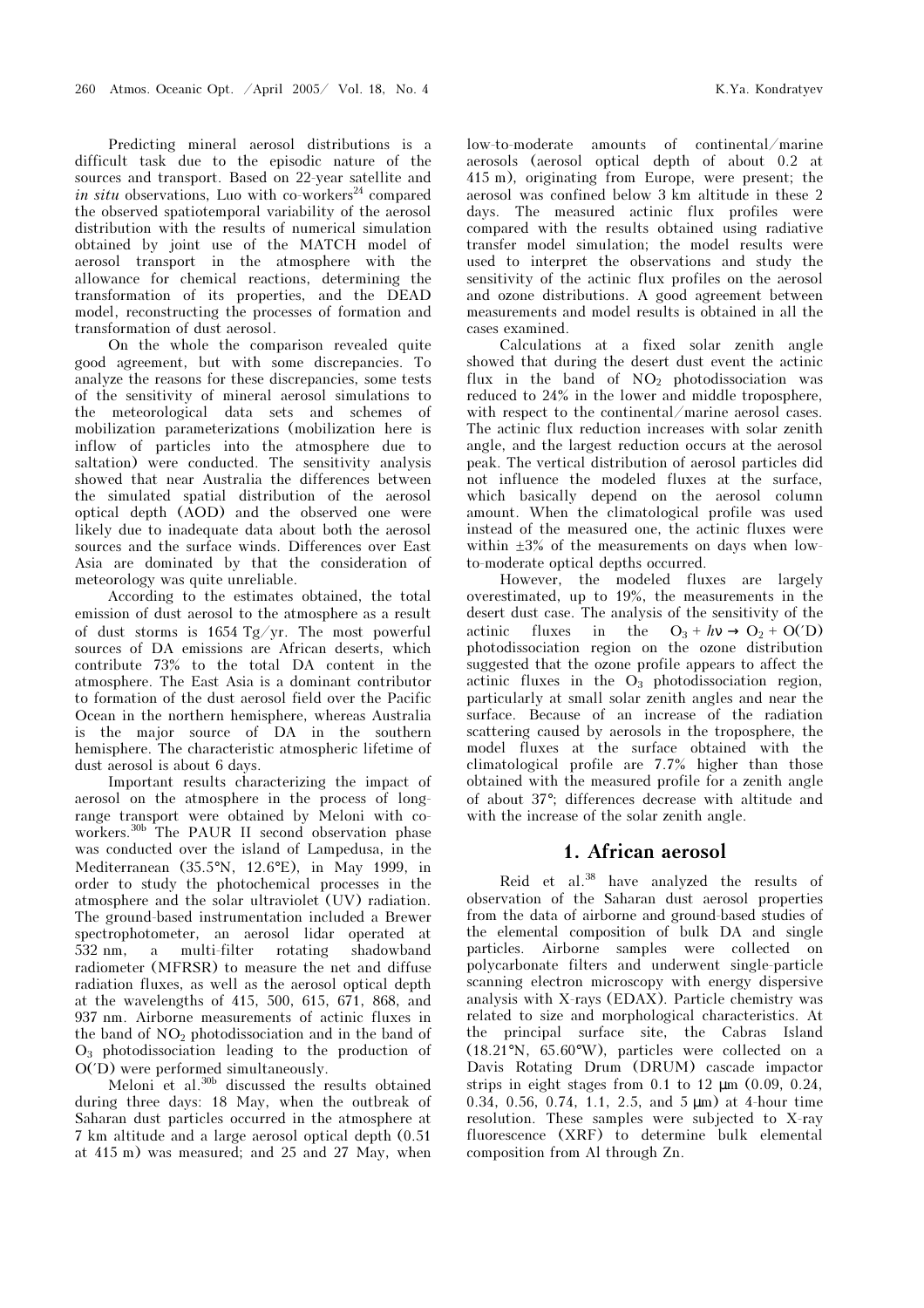The data elements showed good correlation between the DRUM and the aircraft samples. Cluster analysis of single-particle data resulted in 63 statistically significant clusters. Several clusters can be easily related to their parent mineralogical species. However, as dust particles are to a large extent aggregates, most clusters are based on a continuum of varied mineralogical species and cannot be easily categorized. With 60500 total particles counted from the airborne filters, a statistically significant number of large particles could be analyzed. Estimated from the mean surface area modal diameter of particles was  $~5 \mu m$ , with the average aspect ratio of 1.9. (Thus, the nonsphericity of the particle shape was quite pronounced.)

An apparent change in source region was seen in the morphological data and non alumino-silicate minerals but was not seen in the aluminum to silicon ratio. Thus, homogenization during long-range transport was suspected. In the period of continuous observations (July 3-24 of 2000), the DRUM data revealed four cases of the significantly increased atmospheric dust content level (5, 10, 15–16, and 21 of July), which correlated with the observations of the aerosol optical depth. The "bursts" of the near surface dust concentration not accompanied by changes in AOD were also observed on July 13 and 24. The mineral composition of dust was dominated by illite.

Reid and Maring<sup>36</sup> have characterized the main tasks and the most significant results obtained in the Puerto Rico Dust Experiment (PRIDE) in the period of intense observations on June 28 – July 24 of 2001 in order to perform the combined investigation of the long-range transport of the atmospheric dust aerosol. The principal ground site for the mission was located at Cabras Island (18.21°N, 65.60°W), which hosts a small facility several hundred meters offshore of the main island of Puerto Rico. At the site a University of Miami portable laboratory was deployed with Goddard Space Flight Center instrumentation. Two research aircraft (Piper Navajo and Cessna-172; data collected from onboard a C-130 were partly used as well) and one research vessel Chapman operated simultaneously along with two AERONET sites. Of great importance was the use of MODIS, MISR, CERES, GOES, and AVHRR data of satellite remote aerosol sensing.

The main PRIDE tasks were to obtain the combined information about microphysical and optical properties, as well as on the chemical composition of dust aerosol, originating from Northern Africa and then undergoing the long-range transport across the Atlantic Ocean. The particular questions to be addressed in the analysis of PRIDE data were the following: 1) how adequate are the existing numerical models of long-range transport of dust; 2) how reliable is the available information about dust sources; 3) how reliable are measured properties of dust aerosol; 4) what new (from the viewpoint of understanding of dust properties) does the analysis of combined observations give; 5) what is the correlation between in situ observations and

results of remote sensing; 6) what is the role of nonsphericity of dust aerosol particles; 7) what is the significance of the results obtained for solution of various applied problems.

As was shown by Reid with co-workers,  $37$  during PRIDE, six events of inflow of the Saharan dust aerosol, underwent the long-range transport across the Atlantic Ocean, were observed on: June 28–29, July 4–6, July 9–10, July 15–16, July 21, and July 23 of 2000. In these periods, the midvisible aerosol optical depth (AOD) in Puerto Rico, averaging 0.24, varied from ∼ 0.07 as in clean marine periods to the  $maximum$   $> 0.5$  corresponding to the dusty atmosphere. At the same time, dust AODs near the coast of Africa averaged ∼0.45 with the maximum level to 0.8. The AOD values obtained in the Puerto Rico region were somewhat lower than those observed in the previous three years, which was likely caused by the influence of stronger than usual scavenging of dust particles from the atmosphere by precipitations. The dust vertical distribution was characterized by wide variability in time.

Along with the formation of the well-known Saharan Air Layer (SAL), the conditions of much less pronounced long-range transport of dust aerosol took place. The dust aerosol often reached the altitude about 5 km, and the presence of dust in the marine boundary layer (MBL) did not correlate with some "typical" dust vertical distribution profile. In particular, no systematic correlation was found between the strength of the trade inversion and dust vertical distribution. Since the formation of trade inversions is mostly determined by local conditions, this can explain the absence of correlation between SAL and inversions. The transition from the dust transport regime in MBL to that characteristic of the lower troposphere was gradual, but with sporadic fluctuations. Some cases were characterized, however, by the existence of clear dust layers over the trade inversion. Such dust layers can be seen from distances up to hundred kilometers both in the direction of the prevailing transport and in the perpendicular direction.

As a rule, no significant changes in the particle size with altitude (vertical gradients) were observed, except for the upper part of the dusty atmosphere about 300 m thick. This is also valid for the conditions when the aerosol stratification took place. Exclusion was, however, the data collected on July 4–6 of 2000, when a significant vertical gradient of the dust particle size was observed at the altitudes from the trade inversion to the maximum aerosol altitude (about 5 km).

The factors of formation of the dust vertical profile, analyzed by Reid et  $aL$ ,  $a^{37}$  suggest that the influence of gravitational settling of particles during the long-range transport usually was not significant. This allows the assumption to be formulated that the long-range transport across the Atlantic Ocean did not change considerably the dust vertical distribution, formed over the African continent.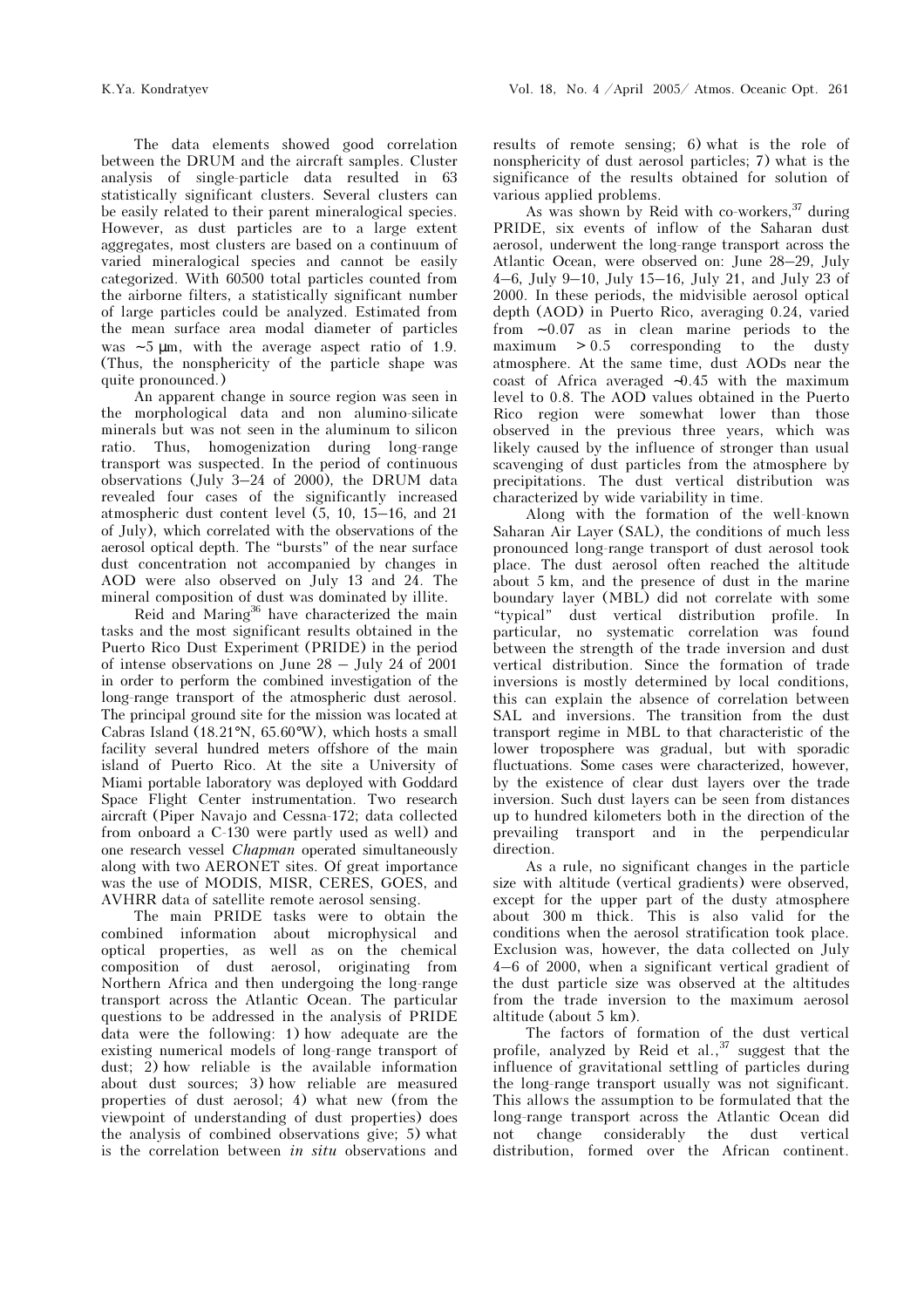However, the combined influence of large-scale settling and vertical mixing due to the moist convection (in combination with differential advection at different levels) resulted in chaotic changes of the dust vertical distribution, which were observed sometimes.

Numerous investigations are devoted to the analysis of the sensitivity of aerosol optical properties to variations of aerosol microstructure, chemical composition, and particle shape. As to the shape factor, it is insignificant for such particles as hydrated sea-salt particles or those produced upon biomass burning, but it is of great importance for dust aerosol particles, when the consideration of the particle shape strongly affect the optical properties of particles and, correspondingly, the estimates of the climatic impact of aerosol. In this context, Reid with  $\cos^{-3}\theta$  compared the data on the dust microstructure obtained by different measurement means during PRIDE in order to study the microstructure of Saharan dust coming from Africa in the period since June 28 through July 24 of 2000.

The comparison revealed quite dissimilar results, especially when using optical counters and aerodynamic methods. The analysis of results obtained using different techniques showed that, in the case of electron microscopy, large systematic errors arise when determining the number density of coarse particles (4–10 µm), which gives rise to considerable uncertainty in the microstructure parameters. Disadvantage of cascade impactors like MOUDI and DRUM are losses of particles at the inlet, achieving 40%. In the case of the DRUM impactor, large particles are sometimes destroyed in the impactor.

An APS-3300 aerodynamic particle size sensor provides for reliable measurements of the particle size, but its defect is the absence of capability to distinguish dust and sea-salt aerosol particles. A feature of a FSSP-10 airborne optical counter is more than twice overestimation of dust particles (this feature is also characteristic of other counters of coarse aerosol particles).

The microstructure parameters reconstructed from the AERONET data on the sky brightness and the total extinction of the direct solar radiation upon the assumption of the spheroidal particle shape are generally reliable, but always call for a critical analysis from the viewpoint of the possible effect of invisible cirrus clouds and insufficiently reliable regularization in solving the inverse problem. None of the techniques considered provides for the adequate (as compared to observations) values of the mass extinction coefficients and the efficiency of scattering by dust aerosol, given the spherical geometry of particles. That is why the aerosol scattering appears to be underestimated roughly by 30%. Some ideas concerning the possible ways to improve the techniques for determination of the aerosol microstructure were presented.

Livingston with  $co$ -authors<sup>23</sup> discussed the results of airborne (21st flight) observations of AOD and column density of water vapor (CWV) obtained with a six-channel (380.1, 450.9, 525.7, 864.5, 941.9, and 1021.3 nm) NASA Ames Airborne Tracking Sun photometer (AATS-6) in June 28–July 24 of 2000 during the Puerto Rico Dust Experiment (ÐRIDE). In general, aerosol extinction values calculated from AATS-6 AOD measurements acquired during aircraft profiling up to 5 km above sea level (asl) reproduced the vertical structure measured by coincident aircraft in situ measurements of total aerosol number concentration.

The spectral behavior of the AOD within specific layers beneath the top of the aircraft profile was consistent with the attenuation of incoming solar radiation by large dust particles or by dust plus sea salt, with mean Angström wavelength exponents of ∼ 0.20. Values of CWV calculated from profile measurements by AATS-6 at 941.9 nm and from aircraft in situ measurements agree within ∼ 4%  $(0.13 \text{ g/cm}^2)$ . AATS-6 AOD values measured on the Cabras Island aerosol/radiation ground site and during low-altitude aircraft flights agreed within 0.004–0.030. For the same observation times, AERONET retrievals of CWV exceeded the AATS-6 values by ∼ 21%. AATS-6 AOD values measured during low-altitude aircraft traverses over the ocean were compared with the corresponding AOD values retrieved over water from upwelling radiance measurements by the Moderate-Resolution Imaging Spectroradiometer (MODIS), Total Ozone Mapping Spectrometer (TOMS), and GOES 8 Imager satellite sensors. This comparison has led to contradictory conclusions, which determines the urgency of the further comparisons.

Ground-based sun photometer aerosol optical measurements were conducted within the framework of the Aerosol Robotic Network (AERONET) program at Erdemli (36°33′N, 34°15′E) along the Turkish coast of the northeastern Mediterranean from January 2000 to June 2001 in order to reconstruct atmospheric AOD.<sup>20</sup> The measurements were used to define predominant regional aerosol optical properties, with an emphasis on mineral dust intrusion events. Dust storms affecting the region primarily originate from the central Sahara in spring, the eastern Sahara in summer, and the Middle East/Arabian peninsula in fall. And then the dust underwent the long-range transport to the northeastern Mediterranean.

Summer and fall dust intrusions usually occurred at higher altitudes (above 700 hPa), whereas urban-industrial aerosols from the north over the Balkan region, Ukraine, and Anatolia were transported to the region at lower altitudes (< 850 hPa). In addition to a drastic increase in the aerosol optical depth, in some cases up to 1.8, the dust episodes were characterized by (1) a sharp drop in the Angström coefficient to values near zero, (2) a high-scattering with single-scattering albedo greater than  $0.95 \pm 0.03$ , and the real part of the refractive index around  $1.51 \pm 0.07$  at 440 nm, both of which acquire slightly higher values at longer wavelengths,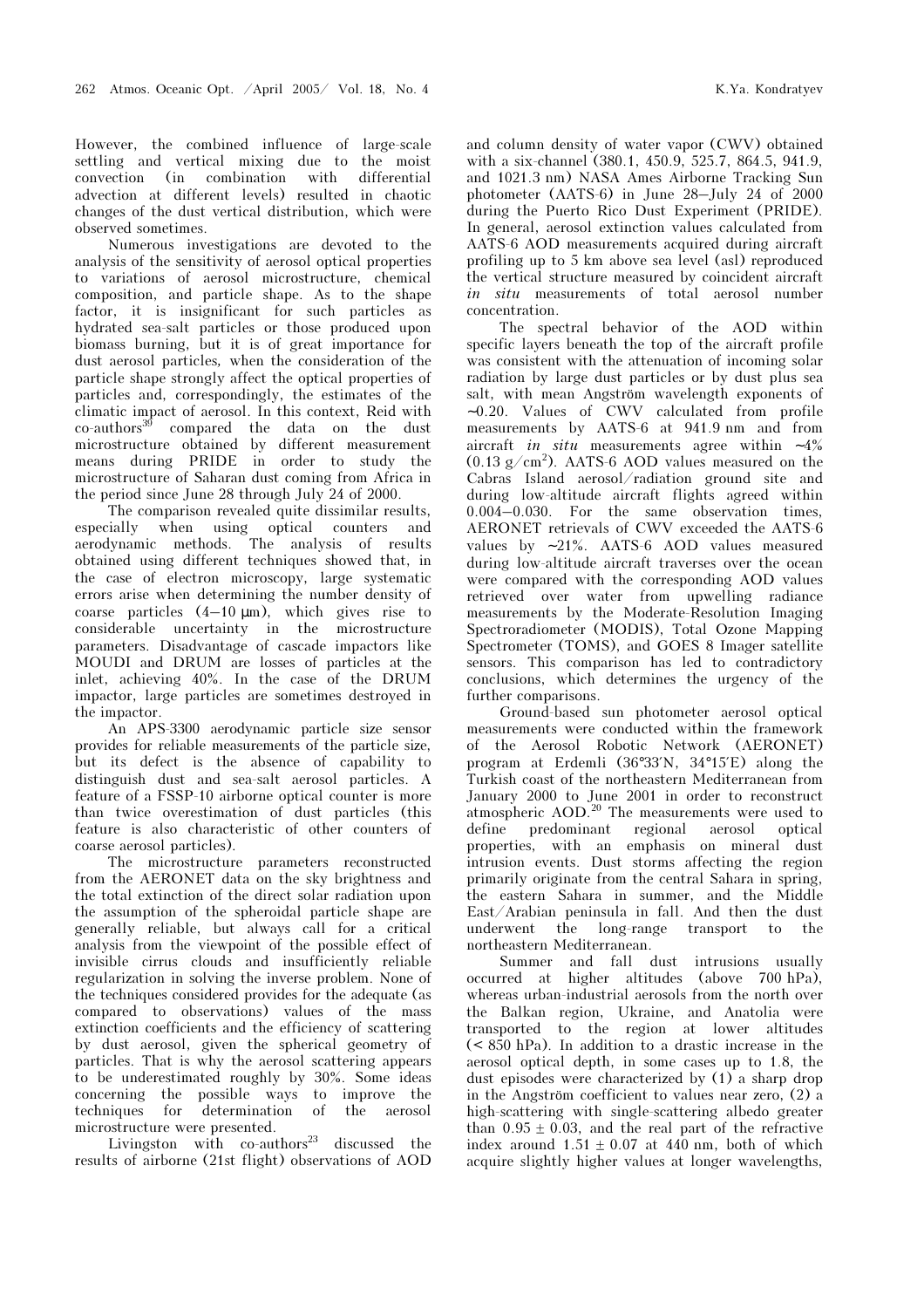(3) the imaginary part of the refractive index of  $0.0012 \pm 0.0007$  at 440 nm and 0.0075 at 870 nm, and (4) an almost neutral spectral dependence of these parameters.

Dust particles possessed a bimodal size distribution with typical volume mean radii of 2.2 µm and 0.08 µm for the coarse and fine fractions, respectively, and corresponding volume concentrations of about 1.0 and 0.1  $\mu$ m<sup>3</sup>  $\mu$ m<sup>-2</sup> of dust particles. It was apparent that the Saharan and Middle East desert dusts differ in their absorption index values (0.0015 and 0.0005, respectively). The difference is likely a result of their contrasting mineralogy.

Using 30 days of half-hourly, high temporal resolution GOES 8 imager data and radiative transfer calculations, Wang et al.<sup>48</sup> retrieved the dust aerosol optical depth (AOD) over the Atlantic Ocean (14°N–26°N, 73°W–63°W) during the Puerto Rico Dust Experiment (PRIDE). AOD values were reconstructed from satellite data on the outgoing shortwave radiation (OSR) in the visible spectral region by comparing the measured OSR values with those calculated using a discrete ordinate radiative transfer model, given the aerosol microstructure and the complex refractive index equal to 1.53–0.0015i at 0.55 µm.

The comparison showed that GOES 8 retrieved AOD are in a good agreement with the sun photometer (SP) derived values, with linear correlation coefficient of 0.91 and 0.80 for the two sites. The GOES 8 monthly mean AOD  $(0.19 \pm 0.13,$  $0.22 \pm 0.12$ ) at  $0.67 \mu m$  over the two SP sites matched the monthly mean SP AOD values  $(0.23 \pm 0.13, 0.22 \pm 0.10).$ 

The estimates of errors caused by the neglect of the nonspherical shape of particles showed that the uncertainties (∆τ) of the GOES 8 retrieved AOD values were mainly from the uncertainties due to the imaginary part of the refractive index  $(\Delta \tau = \pm 0.05)$ and inadequate surface albedo  $[\Delta \tau = \pm (0.02 - 0.04)]$ . The results obtained suggest that AOD values retrieved from GOES 8 satellite data over ocean (even at low AOD) are quite reliable to follow the space–time variations of AOD fields and, consequently, the dust content in the atmosphere.

 $\overrightarrow{G}$ inoux<sup>16</sup> studied the effect of nonsphericity on gravitational settling of mineral dust particles, parameterized for prolate ellipsoids and Reynolds number lower than 2. The dependence obtained (reduction of settling speed due to nonsphericity) was included in the Global Ozone Chemistry Aerosol Radiation and Transport (GOCART) model to simulate dust size distribution for April 2001.

The use of two parameterization schemes showed that for particles with the diameters greater than 5 µm, the simulated size distribution was sensitive to the numerical parameterization scheme. Changing the particle shape from spherical to nonspherical with  $\lambda = 2$  ( $\lambda$  is the ratio of ellipsoid semiaxes; the calculations were performed at  $1 < \lambda < 10$ ), made little difference to the simulated surface concentration

and size distribution except at the periphery of the dust sources. However, when very elongated particles  $(\lambda = 5)$  were simulated, the differences between nonspherical and spherical particles were significant. With limited in situ measurements reporting most frequent  $\lambda$  around 1.5, the overall effect on global modeling is rather negligible.

The significantly increased content of mineral particles over southwestern, western, and central Europe resulting from a strong Saharan dust outbreak in October 11–16 of 2001 was observed at 10 stations of the European Aerosol Research Lidar Network (EARLINET). For the first time, an optically dense desert dust plume over Europe was characterized coherently with high vertical resolution on a continental scale.

As was shown by Ansmann with co-workers, $6$ the main layer was located above the boundary layer (above 1-km height above sea level (asl)) up to 3–5-km height, and traces of dust particles reached heights of 7–8 km. The particle optical depth typically ranged from 0.1 to 0.5 above 1-km height asl at the wavelength of 532 nm, and maximum values close to 0.8 were found over northern Germany. The lidar observations were in qualitative agreement with the values of optical depth derived from Total Ozone Mapping Spectrometer (TOMS) data. Ten-day backward trajectories clearly indicated the Sahara as the source region of the particles. Lidar-derived particle depolarization ratios, backscatter- and extinction-related Angström exponents, and extinction-to-backscatter ratios mainly ranged from 15 to 25%, –0.5 to 0.5, and 40–80 sr, respectively, within the lofted dust plumes. The simulations were found to be consistent with the network observations.

Colarco et al.<sup>12</sup> simulated emissions, long-range transport of Saharan dust over the Atlantic Ocean, and dust deposition for the Puerto Rico Dust Experiment (June–July, 2000) using a threedimensional aerosol transport model driven by assimilated meteorology. The simulation showed that the timing of high aerosol optical depth (AOD) dust events at Puerto Rico was largely independent of the timing of dust emissions, implying a persistent reservoir of suspended dust particles exists over Africa and that the intensity of long-range transport of dust aerosol depends mostly on the specific atmospheric circulation.

With the Ginoux et al.<sup>16</sup> source model, African and Arabian dust emissions during July 2000 were estimated to be 214 Tg for particles smaller than 10 µm in radius. Nineteen percent of the emitted mass was transported west of Africa and over the North Atlantic. Twenty percent of the dust leaving Africa passed west of Puerto Rico. Calculated AOD values are sensitive to the initial microstructure of aerosol and to the adequate parameterization of the wet deposition process.

Until recently, it seemed that the factors determining the long-range transport of the Saharan dust to the Caribbean region over tropical North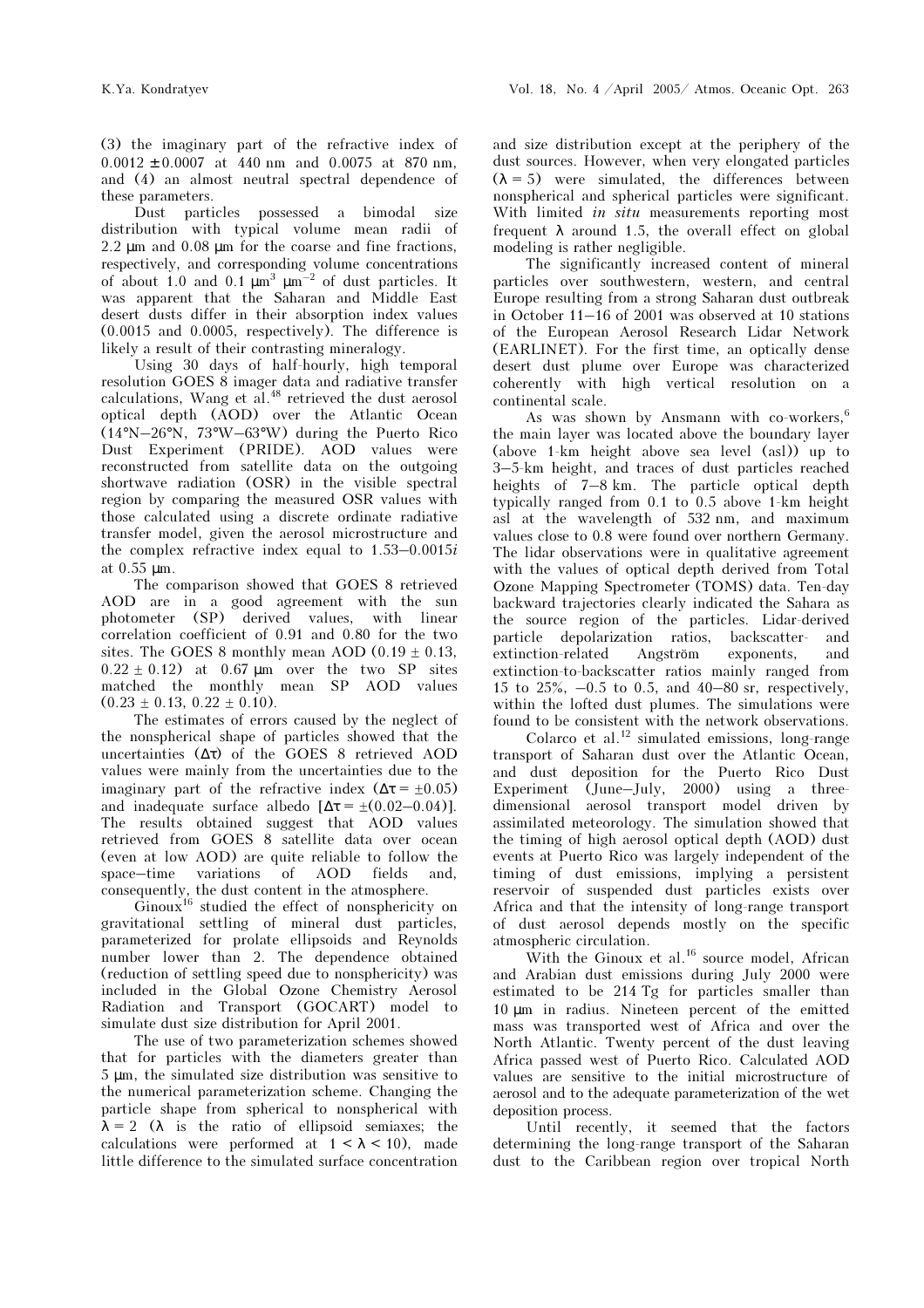Atlantic are studied quite thoroughly. The cold and humid air from the north-east to North Africa over the Mediterranean Sea undergoes strong warming over the African continent due to the turbulent heat exchange with the surface. This is followed by advection of the heated dusted and well mixed air to the west at altitudes up to 6 km. At the very beginning of the advection process, the lower boundary of the dusted layer lifts quickly due to the effect of northeastern trade winds with relatively clean and humid air. The layer of warm, dry, and dusted air, formed in this way in the lower troposphere, was called the Saharan Aerosol Layer (SAL). It lower boundary lies at the level of 850 hPa (1.5 km), while the upper one lies near 500 hPa (6 km). As SAL moves to the west, its lower boundary lifts gradually up to about 750 hPa (3 km) and the upper boundary goes down to 550 hPa (5 km). Thus, in the Caribbean region SAL is a layer about 2 km thick.

Colarco with  $co$ -workers<sup>13</sup> studied the nature of SAL formation and have found that this nature is more complex than supposed earlier. It turned out, in particular, that in winter the dust transport occurs at lower altitudes than those following from the classical SAL model. The Saharan aerosol near the coast of South America was found even in the atmospheric boundary layer. The data of satellite, airborne, and ground-based observations, conducted in the period of June 28–July 24 of 2000 in Puerto Rico and including five episodes of anomalously strong dusting of the atmosphere, make clearer the SAL nature. The analysis of these data showed that the "classical" SAL was observed only in the last five days of the observations. Before this, the aerosol vertical distribution was more complex and variable.

 The comparison of simulated results with observations showed that the model does a reasonable job of locating the dust plume as it emerges from Africa, but transports it somewhat farther south in the western North Atlantic Ocean than is seen in satellite imagery. The model is able to simulate lowlevel, uniformly mixed, and elevated vertical dust layer profiles over Puerto Rico similar to observations made in PRIDE.

The simulations suggested that the variability in the dust vertical profile across the North Atlantic Ocean was most strongly associated with descent of the dust by sedimentation and downward vertical winds. Wet removal played a key role in modulating this process. Assuming the dust to be 3.5% iron by mass, the July 2000 iron deposition into the North Atlantic Ocean was estimated to be between 0.71 and 0.88 Tg, which is consistent with estimates derived from observed surface dust mass concentrations. If annual dust deposition is five times greater than July 2000 estimates, there is an accumulation of 1 m of sediment from Saharan dust over the Florida peninsula every one million years.

Continuous record of in situ atmospheric measurements of Saharan dust coming to Barbados as a result of the long-range transport across the Atlantic Ocean is a more than 30 years long unique series of long-term observations. Its processing revealed fluctuations of a factor of four in surface mass concentrations between the 1960s and the 1980s.

Mahowald et al. $^{25}$  tested the hypothesis that dry topographic lows (and not disturbed sources such as cultivated areas or new desert regions) are the sources of desert dust. It was found that the inclusion of a disturbed source improves simulations in many (but not all) comparisons, but does not ensure the complete explanation of the observed dynamics of the dust aerosol. The deficit of observations prevents, however, obtaining of reliable quantitative estimates.

Cattrall et al. $9$  retrieved the single-scattering albedo and scattering phase function of African mineral dust at 14 wavelengths across the visible spectrum from ground-based measurements of the aerosol optical depth and the sky radiance taken in the solar principal plane. The observations were carried out in July and August of 1998 in Fort Jefferson on Dry Tortugas Island (24°37.7′ N, 82°52.5′ W) situated about 100 km west from Key West (Florida, USA) with a 512-channel spectrometer. The retrieval algorithm employed the radiative transfer equation to solve by iteration for these properties that best reproduce the observed sky radiance, and is therefore independent of particle shape. The estimated error in the retrieved singlescattering albedo was less than 0.02. The singlescattering albedo displayed a spectral shape expected of iron-bearing minerals but was much higher than climate models have assumed, indicating that windblown mineral dust cools Earth more than is generally believed.

Saharan dust storms are not a single powerful source of aerosol inflow into the atmosphere from the African continent through the long-range transport. Another significant source is biomass burning.

Fires in African savannas cause about two thirds of global biomass burning in savannas. Such fires emit various minor atmospheric constituents (including  $CO_2$ ,  $CO$ ,  $NO_x$ ,  $SO_2$ , hydrocarbons, halogen-carbon compounds, oxidated organic compounds, and aerosol) into the atmosphere. In South America, fires in savannas occur mostly in the dry season (April–October), when the weather conditions are characterized by formation of stable air masses, southeastern trade winds, and the subtropical high-pressure belt. The presence of stability layers in the atmosphere near 700 and 500 hPa layers limits the vertical motion of smoke aerosol and trace gases. Pollutants, produced over South America, undergo long-range transport, giving rise to the increase of the tropospheric ozone content over the southern region of the Atlantic Ocean, and come to the region of the Indian Ocean as well.

In August–September 2000 within the SAFARI-2000, airborne observations (CONVAIR-580) were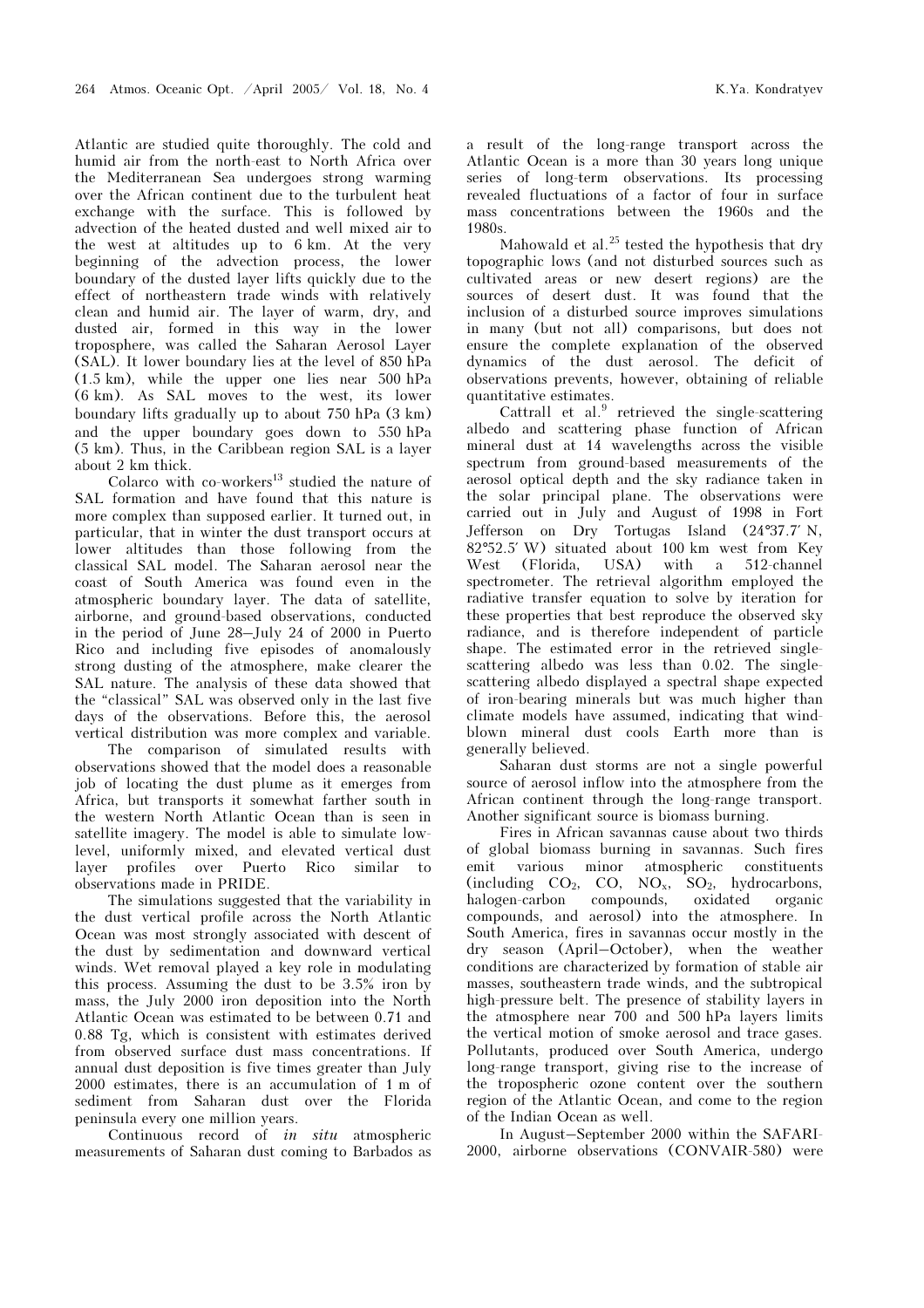carried out, one of whose tasks was to study the consequences of biomass burning in South Africa from the viewpoint of the related atmospheric pollution, especially, the formation of aerosol haze layers. The observation program, described by Sinha et al.,<sup>42</sup> included determination of the vertical profiles (in the lower troposphere) of temperature, relative humidity, sulfur dioxide  $(SO_2)$ , ozone  $(O_3)$ , condensation nuclei (CN), and carbon monoxide (CO), and horizontal distributions of twenty gaseous and particulate species for five regions of southern Africa during the dry biomass burning season. The regions considered were the semiarid savannas of northeast South Africa and northern Botswana, the savanna-forest mosaic of coastal Mozambique, the humid savanna of southern Zambia, and the desert of western Namibia.

The highest average concentrations of carbon dioxide  $(CO_2)$ , CO, methane  $(CH_4)$ , O<sub>3</sub>, black particulate carbon, and total particulate carbon were in the Botswana and Zambia sectors (388 and 392 ppmv, 369 and 453 ppbv, 1753 and 1758 ppbv, 79 and 88 ppby, 2.6 and 5.5  $\mu$ g ⋅ m<sup>-3</sup>, and 13.2 and 14.3  $\mu$ g ⋅ m<sup>-3</sup>). This was due to intense biomass burning in Zambia and surrounding regions. The South Africa sector had the highest average concentrations of SO2, sulfate particles, and CN  $(5.1 \text{ ppbv}, 8.3 \mu\text{g m}^{-3}, \text{ and } 6400 \text{ cm}^{-3}, \text{ respectively})$ , which derived from biomass burning and electric power plants and mining operations within this sector.

Over the arid Namibia sector there were polluted layers aloft, in which average  $SO_2$ ,  $O_3$ , and CO mixing ratios (1.2 ppbv, 76 ppbv, and 310 ppbv, respectively) were similar to those measured over the other stronger polluted sectors. This was due to transport of biomass smoke from regions of widespread savanna burning in southern Angola.

Average concentrations over all sectors of  $CO<sub>2</sub>$  $(386 \pm 8 \text{ ppmv})$ , CO  $(261 \pm 81 \text{ ppbv})$ , SO<sub>2</sub>  $(2.5 \pm$ 1.6 ppbv),  $O_3$  (64  $\pm$  13 ppbv), black particulate carbon  $(2.3 \pm 1.9 \,\mu\text{g} \cdot \text{m}^{-3})$ , organic particulate carbon  $(6.2 \pm 5.2 \,\mu\text{g} \cdot \text{m}^{-3})$ , total particle mass  $(26.0 \pm 4.7 \text{ µg} \cdot \text{m}^{-3})$ , and potassium particles  $(0.4 \pm 0.1 \text{ µg} \cdot \text{m}^{-3})$  were comparable to those in polluted urban air.

Since the majority of measurements in this study were made in locations well removed from industrial sources of pollution, the high average concentrations of pollutants reflect the effects of widespread biomass burning. Occasionally, relatively thin (∼0.5 km) layers of remarkably clean air were found at ∼3 km above the mean sea level, sandwiched between heavily polluted air. Near the coast, stratus clouds were formed at the altitude ∼ 1 km.

With the Civil Aircraft for Regular Investigation of the Atmosphere Based on an Instrument Container (CARIBIC) platform, Papaspiropoulos with  $co$ -workers<sup>34</sup> have measured the aerosol elemental concentrations at 9–11 km altitude in the northern hemisphere and discussed the

measurements from intercontinental flights over a 2 year period between Germany and Sri Lanka/ Maldives in the Indian Ocean. Aerosol samples were collected using an impactor technique and were analyzed for the concentration of 18 elements using particle-induced X-ray emission (PIXE). The particle number concentrations, ozone, and carbon monoxide concentrations were measured simultaneously, and backward trajectories of air masses were calculated for the interpretation of the aerosol elemental concentrations.

Particulate sulfur was found to be by far the most abundant element. Its upper tropospheric concentration increased, on average, by a factor of 2 from the tropics to midlatitudes, with another factor of 2 higher concentrations in the lowermost stratosphere over midlatitudes. The consideration of backward trajectories suggested contributions from crustal sources and biomass burning, but not from meteor ablation. The trajectory data indicated aerosol transport along isentropic surfaces across the tropopause from the troposphere into the stratosphere. As a result of the prolonged residence time, ageing via oxidation of sulfur dioxide in the lowermost stratosphere was found to be a likely highaltitude, strong source that, along with the downward transport of stratospheric air, could explain the vertical gradient of particulate sulfur mass concentration around the extratropical tropopause.

In general, it can be thought that aerosol sulfur comes both below (from the surface) and from the stratosphere. The concentrations of sulfur, potassium, and iron have different annual behavior, which is most pronounced for potassium with the very low concentration in July–January and maximum concentration in spring. In contrast, the less pronounced annual behavior of the sulfur concentration is characterized by the low values in July–September in tropics and subtropics, whereas the minimum concentration in tropics is observed in July–January. The annual behavior of the iron concentration is very weak.

### 2. Asian aerosol

Nowadays the population in Asia is about 3.4 billion (about 60% of the global population), and Asia accounts for about a half of 136 million children born in 2000. Such an intense population growth leads to the extensive pollution of the environment, including the atmosphere, where pollutants are relatively quickly transported to long distances. Since the weather conditions characteristic of the spring in the northern hemisphere are favorable for the longrange transport of air to the east, the polluted air from Western Europe and even North America comes to Asia. On the other hand, the intense convection over the Asian continent and the seasonal west-toeast transport favor the transport of air masses across the Pacific Ocean. The existence of the jet stream, which is especially intense near Japan (reaching the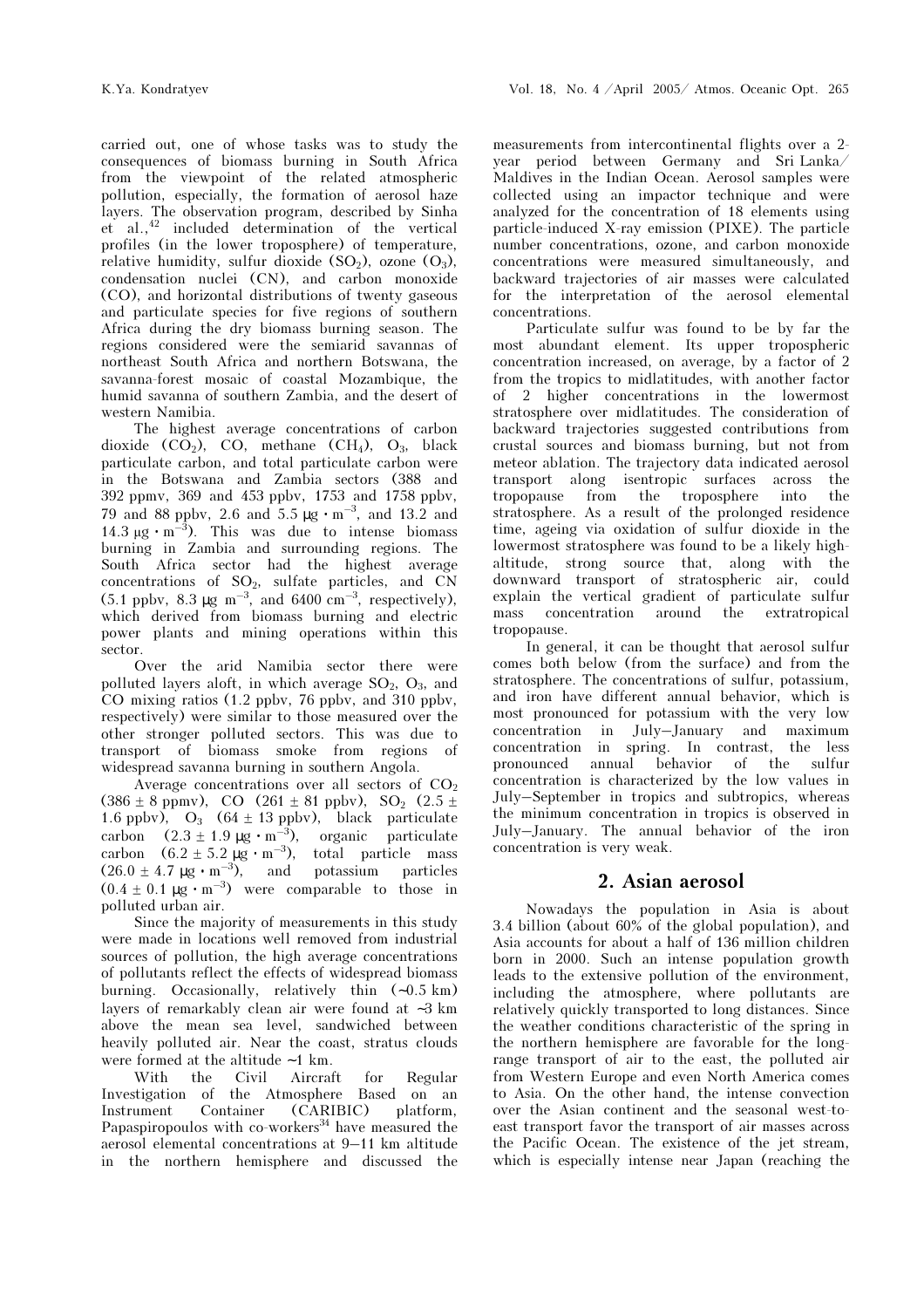speed higher than 70 m/s), determines the time of air mass transport between Asia and North America, which sometimes amounts to only few days.

Martin et al.<sup>27</sup> discussed results of investigation of the long-range pollution transport over the Pacific Ocean during late winter in the northern hemisphere (February 25–April 19 of 1999). The investigations were conducted within the Pacific Exploratory Mission to the Tropics (PEM T-B) as a part of NASA's Global Tropospheric Experiment (GTE). The PEM West-B experiment was carried out as an addition to the PEM-West A mission (August 14– October 6 of 1996). The data on the content of atmospheric trace gases, such as nonmethane hydrocarbons, halocarbons, and carbon monoxide were obtained with the equipment installed onboard NASA DC-8 and P-3B laboratories flying over the Pacific Ocean. Wind data from the European Centre for Medium Range Weather Forecasts (ECMWF) were used to calculate backward trajectories along the flight routes.

Results showed that some pollutants originating from the Asian continent, and even farther west, were transported across the Pacific by the middle latitude westerly winds and reached the subtropical Pacific anticyclone where they subsided and turned southwestward under the influence of the low level trade winds. The parcels ultimately reached the western Pacific near coastal New Guinea after 20– 25 days. Similar ("mirror") processes of long-range transport likely show themselves in the southern hemisphere as well, especially, when products of biomass burning in South Africa and South America are transported.

Field observation experiments carried out in the past two decades in remote regions of the globe detected the presence of significant amounts of anthropogenic pollutants in the atmosphere of these regions under environmental conditions, which were considered earlier as pollution-free. This applies, in particular, to Arctic and Antarctic, as well as remote regions of the Atlantic and Pacific Oceans. Analysis of airborne data revealed large-scale pollution plumes and aerosol layers in the free atmosphere, which were formed as a result of industrial pollution and biomass burning with the following long-range transport of atmospheric pollutants.

Aerosol plumes of continental origin are often characterized by the increased concentration of condensation nuclei of various compositions (sulfates, nitrates, dust, carbonaceous and soot aerosol) with the increased fraction of the accumulation mode (particle diameter of 0.1–1.0 m) in the aerosol microstructure. The extensive PEM-Tropics (PEMT) programs of airborne observations of the atmospheric composition over the tropical Pacific Ocean were conducted in 1996 (PEMT-A) and 1999 (PEMT-B).

 The analysis of observations, carried out by Moore with co-workers,<sup>31</sup> revealed the presence of powerful "rivers" of continental outflow propagating into the remote marine atmosphere. Under these conditions, strong perturbations of the "pristine" marine atmosphere were observed. Most plumes were encountered in the Southern Hemisphere during PEMT A, while the opposite was observed during PEMT B. The calculation of backward trajectories clearly demonstrated the presence of such sources as biomass burning, urban/industrial emissions, and in the case of Asian outflow, dust storms. Aerosol size distributions varied from one plume to another and most combustion-derived aerosol appeared to be an internal mix of a refractory soot-like constituents in a volatile matrix.

Size-resolved volatility studies suggested the presence of ammonia in the particle phase. The radiatively important single scattering albedo  $( \tilde{\omega} )$ ranged from approximately 0.68 (biomass burning products with no coarse particles) to 0.94 (pollution and dust) in the free troposphere (FT) to 0.98 (pollution and sea salt) within the marine boundary layer (MBL). Vertical profiles often revealed more concentrated plumes aloft, typically situated in dry air with the ambient relative humidity <40%, and much lower values of  $\ddot{\omega}$  than in the underlying MBL.

The PEM-Tropics À mission was planned with the main goal to study the clean (background) atmosphere in remote tropical regions of the World Ocean, but very soon vast pollution layers were detected in the marine troposphere. They indicated significant pollution of the "background" atmosphere over ocean in the southern hemisphere, especially, in the tropical Atlantic Ocean. In particular, in the subtropics of the southern hemisphere, an extended  $(> 15 000 km)$  plume of  $CO$  meanders around the globe was observed, which spread gradually along ∼20°S. Such a plume is especially pronounced in the spring during the period of biomass burning in the subtropics of both southern and northern hemispheres.

Based on the MM5 mesoscale model, which provides high-resolution, near-global synoptic reconstructions of the weather, Chatfield with coworkers<sup>10</sup> carried out the numerical simulation of two situations: NASA's airborne Pacific Exploratory Mission-Tropics A (PEM-Tropics A) period, September–October 1996 and the PEM-Tropics B period, March–April 1999. For PEM-Tropics A, near-source pieces of the plume were clearly seen in the Total Ozone Mapping Spectrometer (TOMS) absorbing aerosol product.

The detailed analysis of airborne observations allowed the evolution of the plume as a whole to be reconstructed. The southern plume arises in surface accumulation regions in Africa and South America. Thunderstorm-scale venting of pollutants usually lofts the plume; however, synoptic-scale lifting can produce intense outbreaks. The plume flows eastward in the subtropical jet region as a single coherent but articulated current until it is increasingly filamented by storms in the Pacific. Similar northern subtropical plume was described for the PEM-Tropics B period.

 The atmosphere is known to episodically transport dust, aerosols, and gaseous pollutants from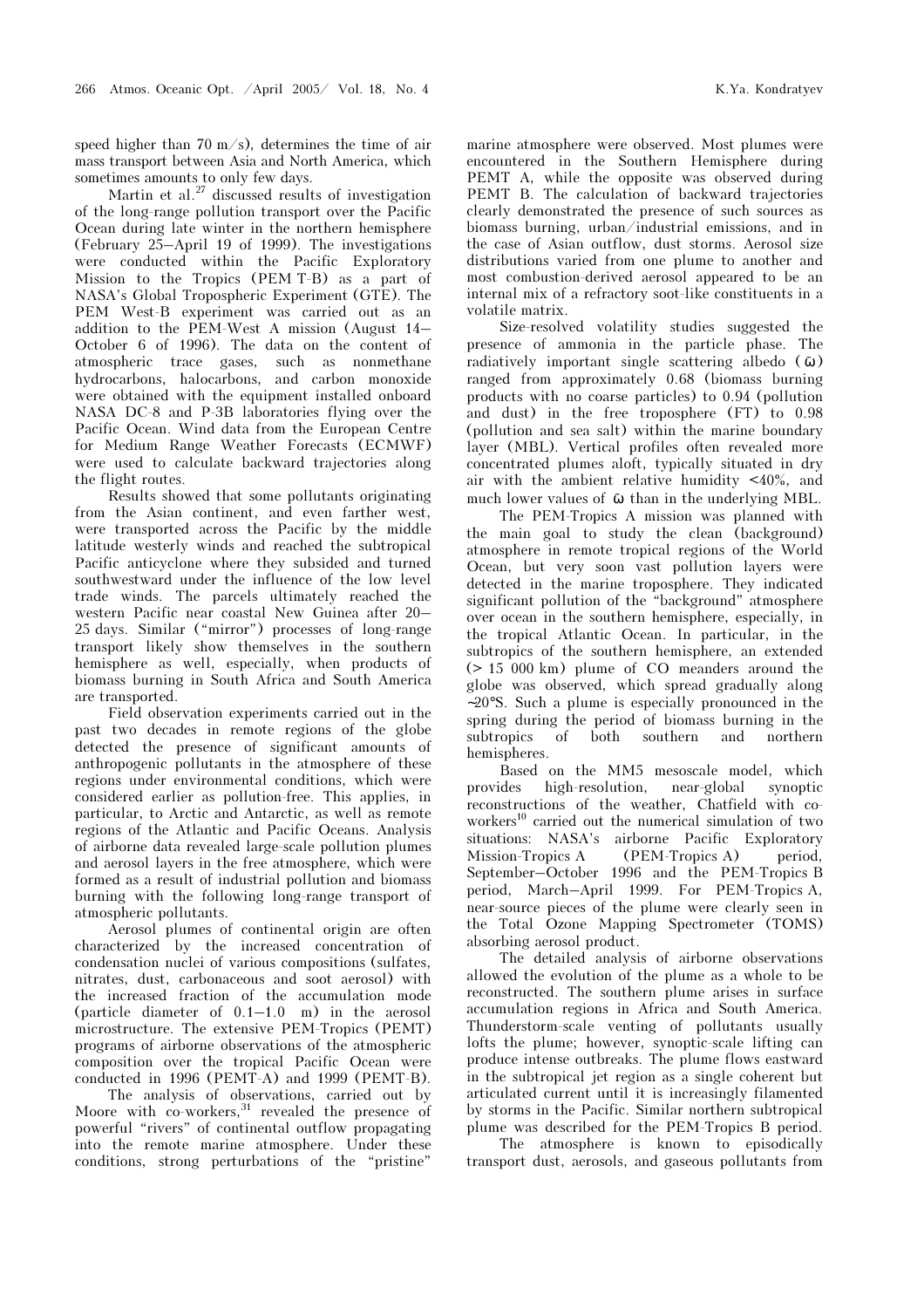industrialized east Asia, the Gobi desert, and Siberian forest fires to western North America. Holzer et al.<sup>17</sup> have analyzed the regularities of long-range transport of dust and trace gases from these regions by estimating the transit-time probability density function (PDF) and air mass transit time (G) in order to isolate (filter out) the role of transport from other factors such as source variability and chemistry.

 The PDF approach, unlike typical backtrajectory analyses, captures transport due to all possible paths and accounts for both resolved advection and subgrid processes. To obtain the statistical information about the daily mean G values, a numerical model of the global atmosphere (Model of Atmospheric Transport and Chemistry (MATCH)) was used with the input meteorological information set a priori.

The calculated values of G quantify the climatological mass fraction of air from the source region per interval of transit times, or ages. Over the North American west coast, this fraction peaks at transit times of ∼8 days in the upper troposphere (∼6 days later at the surface) for the dust and pollution regions and at 12–14 days for the Siberian region. An analysis of the variability of G at a fixed transit time allowed the authors to identify transport events and to estimate their probability of occurrence. This was illustrated for transport events to the "Pacific Northwest" (PNW) region of North America, defined as (43.8°–53.3°N) × (115.3°–124.7°W). Correlations between G averaged over the PNW and the winds at any point in the atmosphere identified large-scale anomaly structures of the flow that corresponded to favorable transport to the PNW.

On the basis of direct (in situ) airborne and lidar measurements, and calculated backward trajectories of air masses, Matsuki et al.<sup>28</sup> have followed up the process of long-range transport and the evolution of properties of dust aerosol coming to the atmosphere of the East-Asian region mostly during dust storms. Airborne measurements made in the free troposphere over central Japan in 2000–2001 revealed a small-scale yet steady transport of dust in the lower-middle free troposphere (2–6 km altitude) during spring including days with no evident dust outbreak. Such dust, found as background, was observed even in summer in the regions at altitudes higher than 4 km under the influence of remaining westerly winds. From a series of lidar observations over Nagoya (35°N, 137°E), Japan noticeable changes in aerosol characteristics were obtained in the free troposphere from spring to summer. Taklamakan desert was suggested as possible important source of the background dust.

It is for this reason that in recent years the great attention has been attracted to the problem of longrange transport of dust aerosol emitted into the atmosphere in deserts during dust storms. The influence of this process can be seen not only on the regional, but also on the global scales. It manifests itself in dust-driven changes in cloud formation and properties, ocean "fertilization" (due to the inflow of iron compounds), worsening of visibility conditions, transport of pathogens, and stimulation of respiratory diseases. The direct and indirect effect of dust on the radiative forcing determines significant (but still poorly understood) impact of dust aerosol on climate.

 The most powerful sources of dust are Sahara and deserts of Central and Eastern Asia. In the last case, the Taklamakan (western China) and Gobi (north-eastern China and Mongolia) Deserts are the main contributors to the formation of natural dust aerosol.

Extremely strong dust storms occurred on the Asian continent on April 6–9 of 2001. The dust front reached the Korean Peninsula on April 8 and Japan on April 9. The atmosphere over the vast territory of the Pacific Ocean appeared under the effect of dust. By April 12–13, a part of the giant dust plume reached the USA, and later on (April 19–20) it was detected in the atmosphere over the Atlantic Ocean. Based on a comprehensive dust aerosol model developed and fully coupled to the U.S. Navy's operational Coupled Ocean/Atmospheric Mesoscale Prediction System (COAMPS) (an interactive 46-layer model for the atmosphere–ocean system with the horizontal resolution of  $27 \text{ km}$ , Liu et al.<sup>22</sup> simulated the dynamics of Asian dust storms for the period of April 5–15, 2001. In this case, dust was primarily generated in the Gobi and Taklamakan Deserts. The model performance was verified with satellite products, demonstrating the spatial structure of long-range dust transport, and by observations of PM10 (particles with diameter less than 10 m) and lidar data from Lanzhou, Beijing, Hefei, Tsukuba, and Nagasaki.

The model simulated the right timing and strength of dust events, predicting the following long-range dust transport. Numerical analysis showed that the first Mongolia cyclone on the 6 and 7 April and the cold front on 8 and 9 April, accompanied by a second Mongolia low, formed the major dynamic forcing patterns that mobilized, transported, and vertically redistributed the dust. Both cyclones entrained the dust and transported dust to altitudes of 8–9 km, while at the top of the cyclone, transport was anticyclonic and to the northeast.

Mechanical and convective turbulence played the major role in mixing dust upward to the top of the planetary boundary layer. In the cyclone area, vertical advection by the model-resolved upward motion in the cyclones was the dominant dynamic process that transported dust to high altitudes and to the air mass coming from the west thus entraining it into the long-range transport. The mass budget calculation for the entire simulation period revealed that about 75% (643 million ton particles with diameters  $\lt$  36  $\mu$ m) of the total dust production was re-deposited to the Asian deserts, 20% fell onto nondesert areas through dry and wet deposition, 1.6% fell into the China and Japan Seas, and 3.6% crossed the eastern and north-eastern boundaries of the model.

The Intensive Field Phase of the ACE-Asia field observational experiment has been carried out since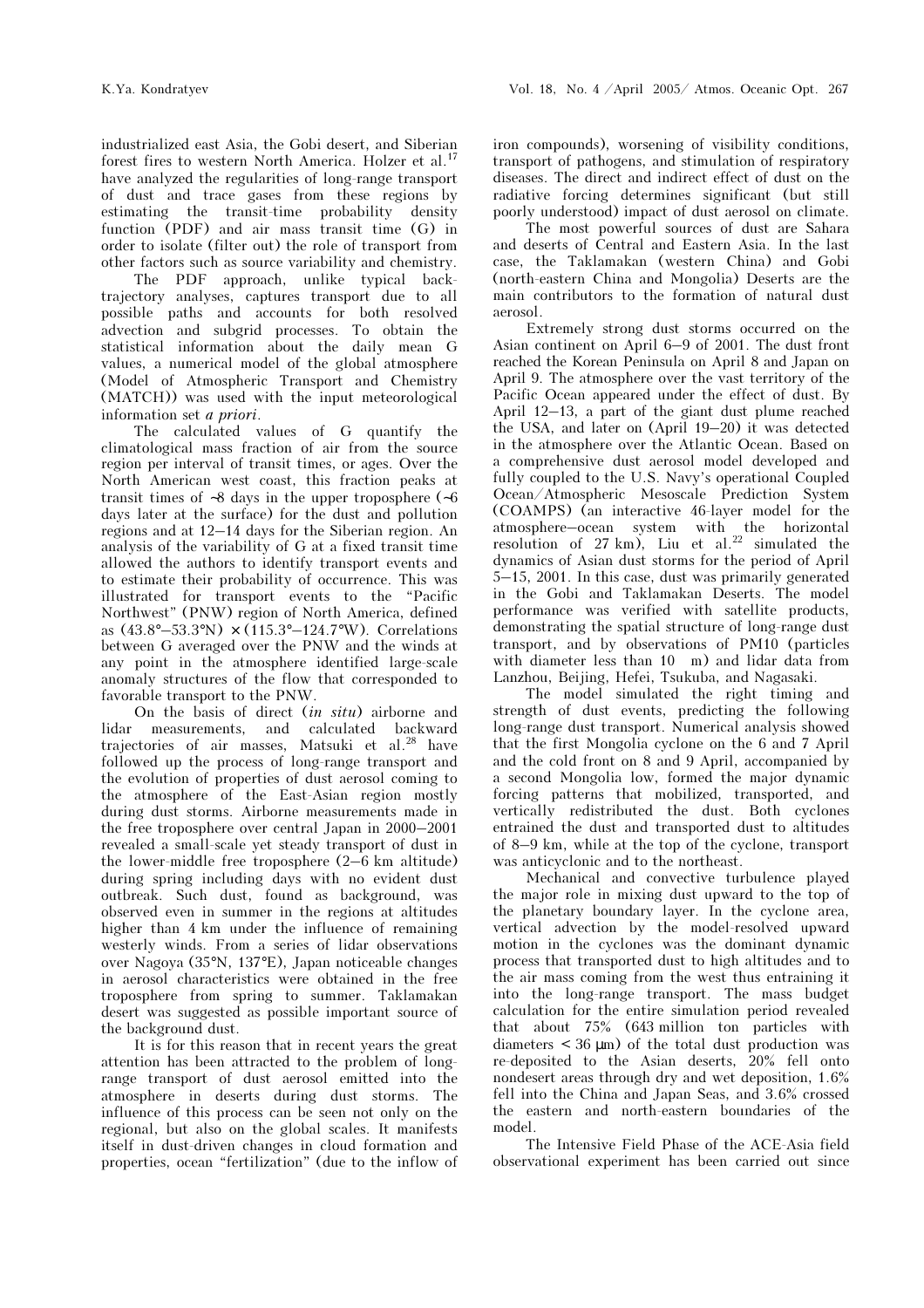March 31 through May 4 of 2001 and focused in the region of the Yellow Sea and the Sea of Japan. Using the Georgia Tech/Goddard Global Ozone Chemistry Aerosol Radiation and Transport (GOCART) model and the meteorological forecast fields from the Goddard Earth Observing System Data Assimilation System (GEOS DAS), Chin et al.<sup>11</sup> forecasted the aerosol situation during the ACE-Asia field experiment. The model forecast skill was verified by comparing model-predicted data with those measured from onboard a C-130 aircraft.

The GEOS DAS meteorological forecast system showed excellent skills in predicting winds, relative humidity, and temperature. The model is also skillful in forecasting the 3D field of dust concentration, including the dust outbreak events and their trans-Pacific transport, but it constantly missed the high dust concentrations observed in the boundary layer. This can be attributed to desertification regions in the Inner Mongolia Province in China, which have developed in recent years but were not included in the model during forecasting. After incorporating the desertification sources, the model was able to reproduce the observed boundary-layer high dust concentrations over the Yellow Sea. The global model considered can not only account for the largescale intercontinental transport, but also produce the small-scale spatial and temporal variations that are adequate for aircraft measurements planning.

From aerosol samples collected at Adak Island, Alaska, one of the southernmost Aleutian Islands, and the Poker Flat Research Range, 30 km northeast of Fairbanks, Alaska, Cahill<sup>8</sup> obtained the information about the aerosol microstructure and chemical composition (42 elements between sodium and lead using synchrotron X-ray fluorescence). The results of these elemental analyses and back trajectory calculations clearly demonstrated the transport of Asian aerosols into Alaska and the sub-Arctic. In addition, the aerosols at Adak Island demonstrated that northern Europe and Russia are contributing to the aerosol as well. The peak concentration of large  $(1.15 \text{ to } 2.5 \text{ µm} \text{ in }$ aerodynamic diameter) soil aerosols at Poker Flat is 15% of that observed at Adak Island.

If it is assumed that the same air mass is sampled at both sites and that deposition is the only aerosol removal mechanism, then this implies a large deposition of crustal elements to the marine and terrestrial ecosystems along the transport path. However, the observed concentration difference could be influenced by differences in transport path, the layered nature of Asian aerosol transport, and different vertical mixing properties over Adak Island and Poker Flat. Future work is necessary to examine the relative impacts of the above processes on the observed soil element concentrations.

Uno et al.<sup>47</sup> described the Chemical Weather Forecast System (CFORS) developed to aid in the planning of field experiments and in the interpretation/postanalysis of observed data. The system incorporates a regional chemical transport model. This model provides for the reconstruction of 3D concentration fields of trace gases and aerosol with the high (about 90 s) time resolution. The model is used to help in interpreting the Variability of Maritime Aerosol Properties (VMAP) surface observation data.

To analyze the transport and transformation of trace gases and aerosol with the allowance for both the anthropogenic pollutants (sulfate, black carbon, carbon, CO) and the natural components (including radon and dust aerosol), the evolution of the concentration fields of trace gases and aerosol was considered. The analysis revealed the important role of weather variations on synoptic scales as a factor of pollution transport on continental scales in spring in Eastern Asia. In Ref. 47, the complex spatiotemporal structure of pollutant fields during emissions from the Asian continent to the territory of the Pacific Ocean is discussed in detail. The results of numerical simulation are in a good agreement with airborne observations.

On a network of surface stations situated at four Japanese islands (Rishiri, Sado, Hachijo, and Chichijima), ranging widely in latitudes from 25°N to 45°N along with the line of 140°E in the western Pacific, Matsumoto with  $\cos^{29}$  carried out regular observations of various characteristics of atmospheric aerosol, including the content of elemental carbon (EC). Reference 29 discusses the observations of EC content in the period from March to May 2001, coordinated with the Asia-Pacific Regional Aerosol Characterization Experiment (ACE-Asia) campaign. The mean concentrations of particulate EC in the four islands during this period ranged from 0.18 to 0.60  $\mu$ g · m<sup>-3</sup>. It is interesting to note that the temporal variations in the concentrations of particulate EC in Rishiri and Sado, which are located in the northern region of Japan (35°N–45°N), synchronized with each other. The EC concentrations in Hachijo and Chichi-jima, located in the southern region of Japan (25°N–35°N), also showed similar temporal variations with each other but did not synchronize with those in Rishiri and Sado. These results demonstrate that the transport patterns of the polluted air masses to the northern regions are often different from those to the southern regions. It was also found that continental air masses from Asia are usually accompanied by pollutants over the southern regions but not over the northern regions of the northwestern Pacific.

Uno et al.<sup>46</sup> performed a numerical simulation of long-range transport and transformation of aerosol using the regional-scale aerosol transport model (CFORS) in order to reproduce black carbon (BC) observed within the VAMAP and APEX programs at five remote Japanese islands during the ACE-Asia experiment in spring 2001. The BC aerosol was assumed to be fully fine, which allows avoiding the consideration of gravitational sedimentation, wet deposition, and chemical ageing of carbon particles.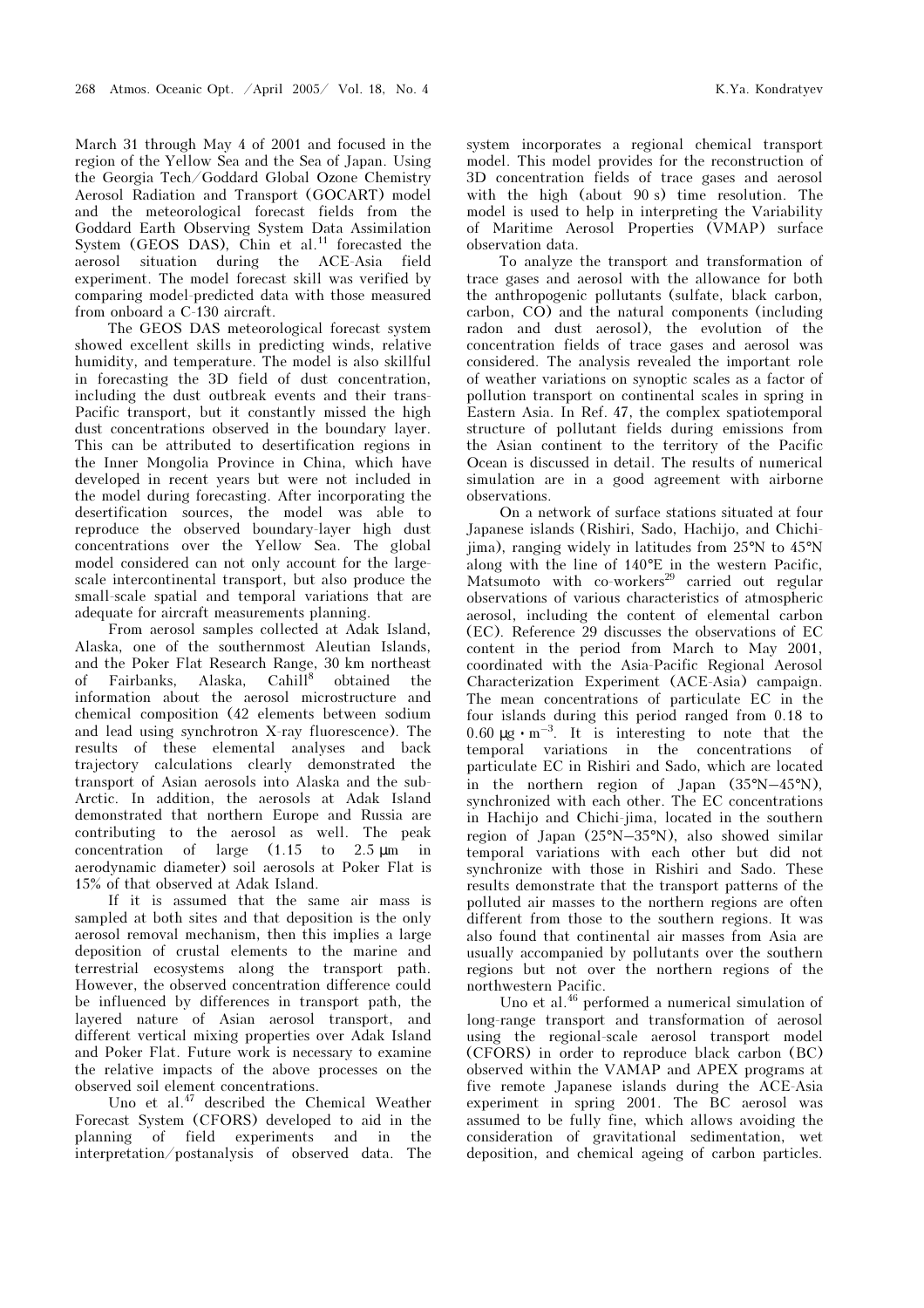The dry deposition level was set as amounting to  $10^{-4}$  $(10^{-3})$  m/s onto the ocean (land) surface.

Reference 46 discusses the results of two numerical experiments: (1) a control run that includes all the BC emission, and (2) a sensitivity run without open biomass burning emissions to clarify the impact of biomass burning on the BC levels in the western Pacific (the center of this region is located at a point with coordinates 25°N, 115°E; the calculations were performed on a grid with the step of 80 km for the atmospheric thickness of 0– 23 km with regard for 23 nonuniformly distributed layers).

The regional aerosol model (CFORS) was shown to accurately reproduce many of the important features observed in the spatial and temporal distributions of black carbon under different atmospheric circulation regimes. At the northern stations (Rishiri and Sado), elevated BC concentrations were calculated to be mainly below the heights of 2000 m, and the biomass burning fraction was estimated to be below 20%. At the southern sites (e.g., Chichi-jima) the contribution due to biomass burning reached 32% at the surface and 52% in the free atmosphere. CFORS results indicate that the major black carbon source and transport height are different between the northern and southern sites.

Takemura et al.<sup>45</sup> applied the combined threedimensional aerosol transport–radiation model, SPRINTARS, to simulate the long-range transport of the large-scale Asian dust storms from East Asia to North America during the springtime of 2001 and 2002. It was found from the calculated dust optical thickness that 10 to 20% of the Asian dust around Japan reached North America. The aerosol content is characterized by the contributions of not only dust, but also of the anthropogenic carbon and sulfate aerosol, whose AOD is comparable with AOD of the dust aerosol.

During the Asian Pacific Regional Aerosol Characterization Experiment (ACE-Asia), atmospheric submicron particles were collected on Teflon filters aboard the National Center for Atmospheric Research C-130 aircraft near Japan. Particle-phase organic carbon (OC) was quantified using Fourier transform infrared (FTIR) transmission spectroscopy. Silicate, carbonate, alkane, alkene, aromatic, alcohol, carbonyl, amine, and organosulfate functional groups were identified using the spectral analysis. X-ray fluorescence identified elemental composition. The mass concentration of OC varied from 0.4 to 14.2  $\mu$ g · m<sup>-3</sup>, and organic mass varied from 0.6 to 19.6  $\mu$ g · m<sup>-3</sup>, representing on average 36% of the identified submicron aerosol mass.

Maria et al.<sup>26</sup> considered the measured carbon monoxide (CO) to OC slopes, which revealed 10 groups of air from regions described by an Asian emissions inventory. The CO/OC slope was used to compare sources and their influence on organic composition. Fifty-two percent of ACE-Asia samples had CO/OC slopes indicative of biomass burning.

It was demonstrated that aerosol compositions downwind of large Asian aerosol sources show clear regional composition signatures, such as, for example, the increased concentration of dust aerosol in air masses from the Taklamakan Desert, the increased content of nitrates and ammonium sulfate in air coming from Shanghai, and the increased content of sulfates in air masses from Hokkaido.

Intensive surface measurements of the chemical composition, microstructure, and transport of atmospheric aerosols on Rishiri Island, near the northern tip of Japan (45.07°N, 141.12°E), were conducted from March to May 2001 in the period of ACE-Asia. According to the observations, the mean concentrations of nss- $SO_4^{2-}$ , NO<sub>3</sub>, NH<sub>4</sub>, and nss-Ca<sup>2+</sup> in aerosols were 2.48, 0.64, 0.72, and 0.17  $\mu$ g ⋅ m<sup>-3</sup>. Elemental carbon and organic carbon in fine particles  $(d < 2.5 \text{ µm})$  yielded mean concentrations of 0.25 and 0.80  $\mu$ g · m<sup>-3</sup>, respectively.

The concentrations of these species frequently increased to higher values because of outbreaks of continental polluted air masses from Asia to the Pacific, whereas under background conditions, they decreased to lower values similar to those observed over the remote regions of the ocean. The results obtained by Matsumoto et al.<sup>30</sup> indicate the presence of nss- $SO_4^{2-}$  and  $NH_4^+$  in the fine aerosol and  $NO_3^$ and nss- $Ca^{2+}$  in the coarse aerosol fraction.

Continentally derived  $NO<sub>3</sub>$  ions are transported as coarse particles. It was often found that anthropogenic fine particles containing abundant nss- $SO_4^{2-}$  appeared first and then were followed by large mineral particles that had absorbed NO<sub>3</sub>. Short-term intrusion of the air masses containing abundant particulate carbonaceous compounds, probably due to the influence of biomass burning, also often occurred during the outflow events of continental air masses. Atmospheric behaviors of sulfate, nitrate, and carbonaceous species are different from one another, although they are all derived mainly from combustion processes (engine functioning).

Osada et al.<sup>33</sup> measured the number-size distribution of atmospheric aerosol particles and  $O_3$ at Murododaira (36.6N, 137.6E, 2450 m above sea level (asl)) on the western slope of Mt. Tateyama in central Japan from January 1999 to November 2002. They considered nighttime data from 24:00 to  $05:00$  hours (local time). The  $O_3$  concentration showed small variability (standard deviation of 4 ppbv) with the mean value of 40 ppbv in winter (October to February), large variability (8 ppbv) with the higher mean value of 51 ppbv in spring (March to May), and large variability (14 ppbv) with the lower mean value of 32 ppbv in summer (June to September). Highest monthly mean volume concentration  $(2.7 \text{ }\mu\text{m}^3/\text{cm}^3)$  of the accumulation fraction particles  $(0.3 \text{ µm} < d < 1.0 \text{ µm})$  was observed in June, while the mean value in winter (October to February) was  $0.7 \mu m^3 / cm^3$ .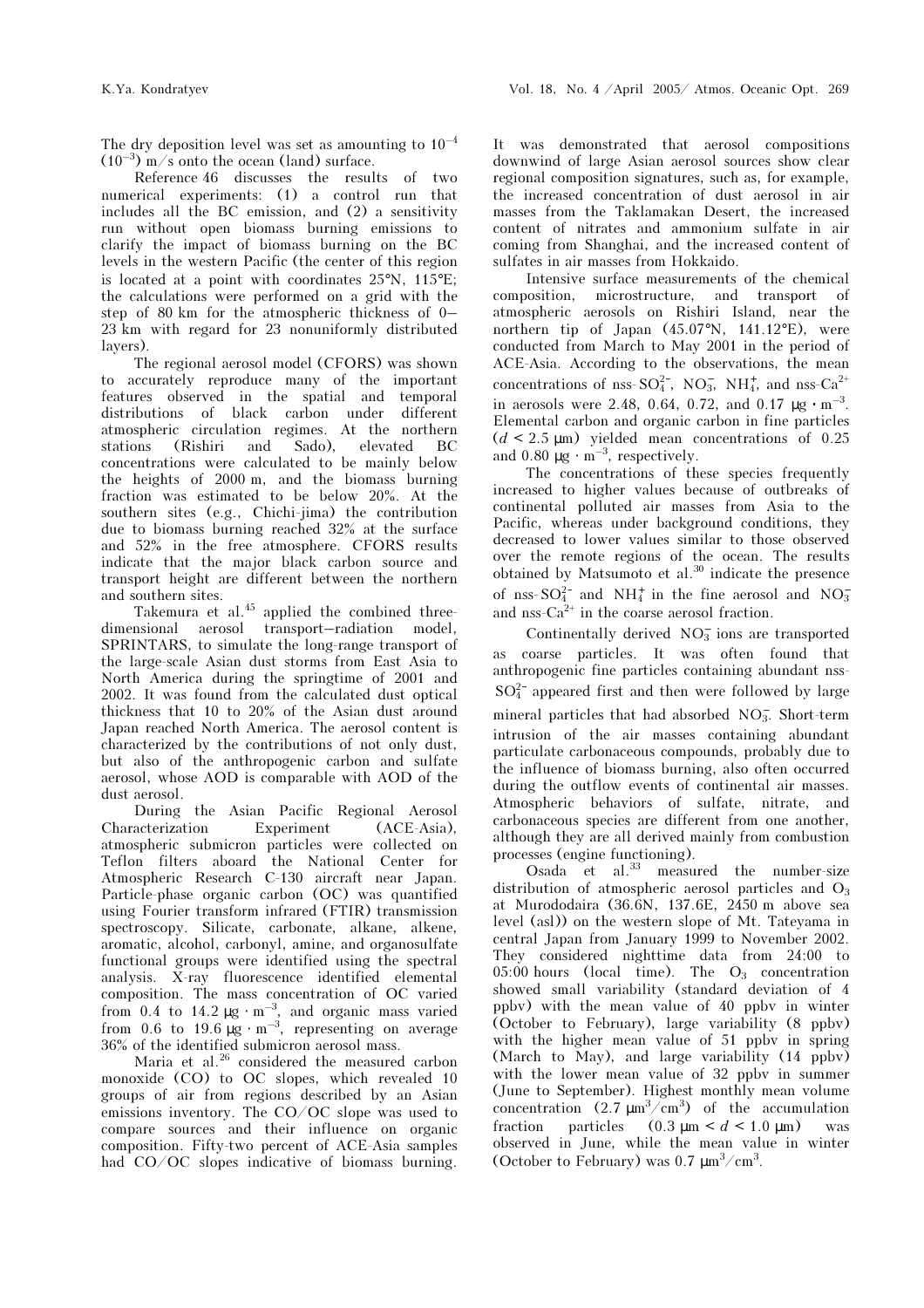On the basis of statistical analysis of the backward air mass trajectories, a stagnant airflow in summer over the coastal areas of the Yellow Sea and near Japan was inferred to be a suitable meteorological condition to form enhanced volume concentration of accumulation particles during the transport. SO<sub>2</sub> emission from Miyakejima volcano since August 2000 was also an important source of the summer enhancement of the accumulation fraction of aerosol. Highest monthly mean volume concentration  $(11.2 \mu m^3/cm^3)$  of coarse particles  $(d > 1.0 \text{ µm})$  was found in April. Variability of daily nighttime volume concentrations of the coarse particles was high (standard deviation of 13.6  $\mu$ m<sup>3</sup>/cm<sup>3</sup>) in spring and low (about 2  $\mu$ m<sup>3</sup>/cm<sup>3</sup>) in the rest of the year.

High volume concentration with large variability of the coarse particles in spring was caused by frequent arrival of Kosa (yellow dust) particles from the Asian continent. Rapid enhancement of the coarse aerosol volume concentration was often observed to increase as much as 30 times within 3 hours during Kosa phenomena. The year 2001 had particularly strong Kosa activity with a prolonged season starting early in January and ending early in July.

 $Schmid$  with co-workers<sup>41</sup> performed the socalled "closure" comparison between solar radiation attenuation at 550 nm by aerosols, characterized by the extinction coefficient  $\sigma_{ep}$ , measured with an airborne Sun photometer and derived from airborne in situ and ship-based lidar measurements during the Asian Pacific Regional Aerosol Characterization Experiment (ACE-Asia). The airborne data presented were obtained aboard the Twin Otter aircraft with the 14-channel AATS-14 sun photometer. In the period since March 31 through May 1 of 2001 within ACE-Asia, 19 flights over Japan at altitudes up to 3.8 km from Hiroshima (34.15°N, 132.23°E) were conducted.

 Comparison of the vertical profiles of aerosol extinction coefficient  $\sigma_{\rm ep}$  observed and calculated by four different techniques showed a good agreement with some altitude-dependent deviations in the absolute values of the aerosol extinction. The values of  $\sigma_{ep}$  computed from airborne in situ size distribution and composition measurements showed a good agreement with AATS-16 data in the marine boundary layer, but were considerably lower in layers dominated by dust if the particles were assumed to be spherical. The  $\sigma_{ep}$  values from airborne in situ scattering and absorption measurements were about 13% lower than those obtained from airborne Sun photometer for 14 vertical profiles.

Combined analysis of the lidar and airborne Sun photometer measurements revealed the prevalence of dust layers at altitudes up to 10 km with layer aerosol optical depth (from 3.5 to 10 km altitude) of 0.1 to 0.2 (500 nm) and extinction-to-backscatter ratios of 59–71 sr (523 nm). The airborne Sun photometer aboard the Twin Otter revealed a relatively dry atmosphere during ACE-Asia with the water vapor column density <1.5 cm and water vapor densities  $\rho_w < 12 g/m^3$ . Comparison of the layer water vapor amounts and  $\rho_w$  from the airborne Sun photometer to the same quantities measured with aircraft in situ sensors led to a high correlation  $(r^2 = 0.96)$ , but the Sun photometer tended to underestimate  $\rho_w$  by 7%.

Using the NOAA14-AVHRR data and the NCEP-NCAR reanalysis data. Rajeev et al.<sup>35a</sup> have studied the regional distribution and long-range transport of aerosols over the Arabian Sea, Bay of Bengal and Indian Ocean during the Asian dry period (November–April) and the southwest monsoon season (June–September). The initial information was the aerosol optical depth retrieved from the AVHRR channel 1 (630  $\pm$  50 nm) data for the territory within 25°S– 25°N, 40°E– 100°E.

Because of the contrasting air mass types, the AOD values were essentially different during the Asian dry period compared to that during the summer monsoon season. Strikingly, the AOD fields (and, thus, the aerosol content) are under the influence of the Indian subcontinent throughout the year, despite the large annual migration of ITCZ and the presence of the vast oceanic areas to the south of the continental areas.

The study demonstrated the transport of aerosols from the continental areas in the northern hemisphere to the oceanic region during the Asian dry season and a much larger-scale aerosol transport from the Arabian desert region to the Arabian Sea during the summer monsoon period. Bay of Bengal and the tropical Indian Ocean are significantly influenced by the aerosol transport from the Indian subcontinent and southeast Asia. However, the continental aerosol transport remains more or less confined to the Arabian Sea, Bay of Bengal, and northern hemisphere Indian Ocean. Throughout the year, spatial gradient in AOD is large over Arabian Sea and Bay of Bengal, particularly in the meridional direction across ∼5°N to 10°N. The El Niño related forest fires in the Indonesian region, a substantially large aerosol plume, with AOD exceeding 1.0, was observed over the tropical Indian Ocean during September– November 1997.

The high level of uncertainty in the estimates of the direct and indirect aerosol impact on climate stimulated the growing interest in the analysis of processes, determining the aerosol and cloud impact on the climate formation. The uncertainties discussed are mostly attributed to the processes of complex aerosol–cloud interactions, depending on the microstructure, chemical composition, and type of clouds. The problem is even more complicated by the variability of the properties of aerosol particles due to their interaction with cloud droplets inside clouds.

 The interactions between aerosol and clouds manifest themselves in two ways: through the functioning of aerosol particles as cloud condensation nuclei and through the inverse effect of clouds on aerosol, leading to changes in the number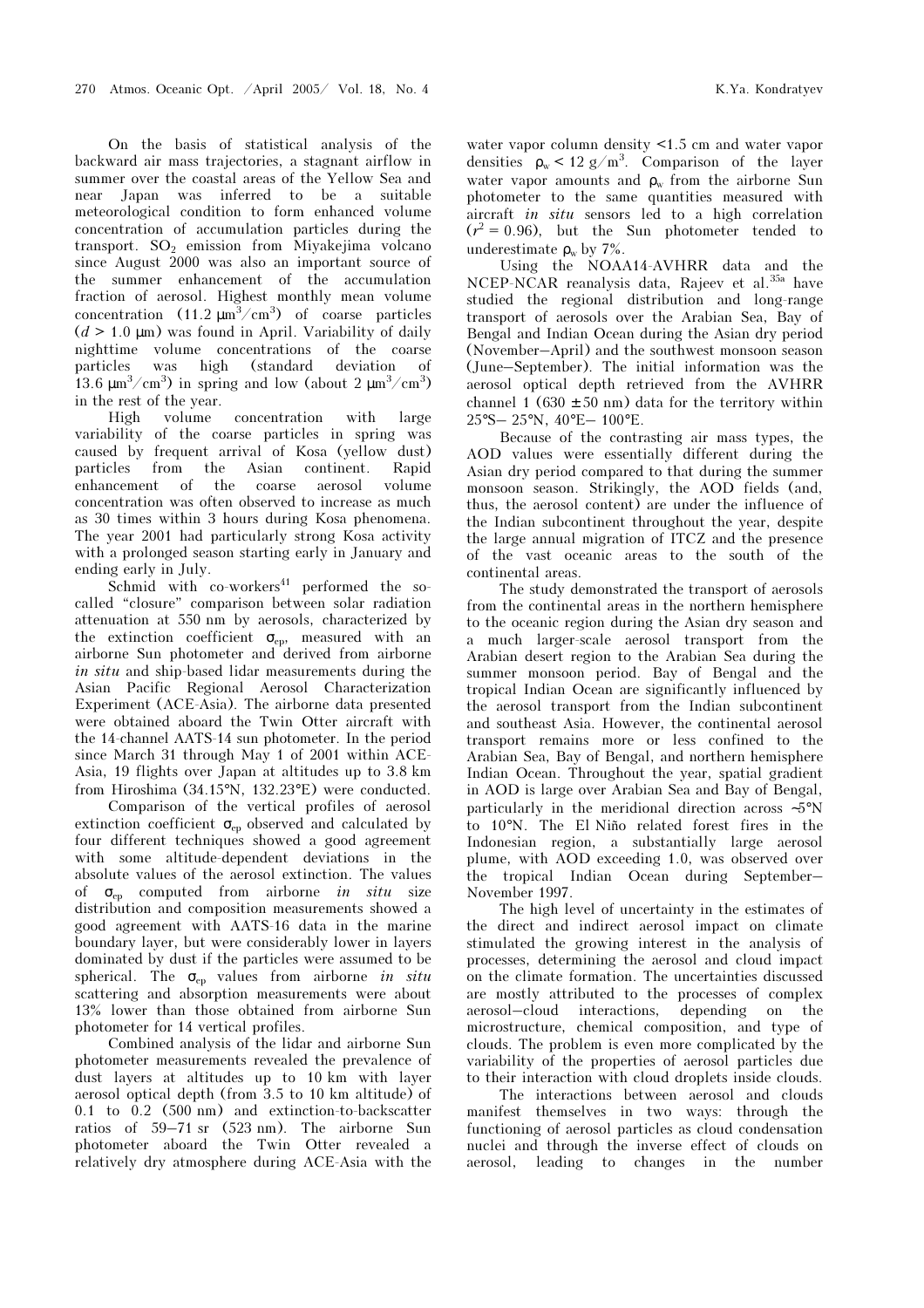concentration, microstructure, and chemical composition of aerosol. The properties of aerosol particles change in the process of coagulation of cloud droplets during the cloud growth due to additional matter formed as a result of oxidation of such trace gases as  $SO_2$  in the liquid phase (in droplets), as well as through the change in the atmospheric aerosol concentration due to scavenging of particles from the atmosphere and phoretic processes.

To understand the mechanism of aerosol impact on climate, it is necessary to have the information about the aerosol concentration, properties, and lifetime under various atmospheric conditions. In this  $context$ , Levin et al.<sup>21</sup> investigated nucleation scavenging of aerosols by cloud drops during the passage of a shallow cold front at a mountain station situated in northern Israel on the top of Mount Meron (35.41°E, 32.99°N, 1200 m above the sea level) in the period of December 8–10 of 2000. Analysis of the air mass trajectories (long-range transport) showed that, prior to the frontal passage, the air originated from the north brought pollution particles from sources in the Eastern Europe. Following the frontal passage, the air originated from the east brought some mineral dust particles.

The results showed that sulfate, nitrate, and ammonium were the dominant compounds in the particles. Of the total sulfate-containing particles, 65% were nucleated cloud drops, nucleation scavenging of aerosols was found to be correlated with the size of the aerosol particles. Particles smaller than 0.14  $\mu$ m were not significantly affected by nucleation scavenging, while the number concentration of particles larger than 0.14 µm decreased in correspondence to the increase in droplet concentrations. Under the overcast conditions, 80% of the particles in the size range  $0.3-1 \mu m$  were scavenged. The concentrations of the particles with diameter smaller than 1 µm returned to their original values after the cloud dissipated.

Based on the measurement data obtained during the First International Satellite Cloud Climatology Project (ISCCP) Regional Experiment/Arctic Clouds Experiment (FIRE/ACE) flights over the Arctic Ocean, Wylie and Hudson<sup>49</sup> investigated variations in cloud condensation nuclei (CCN) concentration vertical profiles using back trajectories and satellite photos as additional information. Analysis of all the data showed that extended stratified clouds in the Arctic boundary layer cause a decrease of the CCN concentration in this layer due to scavenging.

The decreased concentration was observed in all cases, when air passed through clouds, except for the case of cirrus clouds, whose influence on CCN varies widely. The process of scavenging of CN and CCN by clouds leads to a decrease in their concentration at any supersaturation level. The earlier observed strong increase of the CCN concentration in the atmosphere over the Atlantic and Pacific Oceans upon the inflow of air masses from the continents was not observed

over the Arctic Ocean. The maximum values of the CCN concentration were observed in the cases when air resided over the Arctic Ocean no less than 6 days in the absence of interaction between air and clouds. The vertical profiles of the CCN concentration in Arctic differ considerably from those observed in other marine regions. The maximum concentrations were detected near the highest level of airborne sensing (6.5 km, near the tropopause), that is, in contrast to the ordinary situation, the CCN concentration increased with altitude.

## 3. Aerosol settling processes

The final stage of the aerosol cycle is its settling onto the surface. Using the Northern Aerosol Regional Climatological Model (NARCM) of the long-range transport of dust aerosol with the allowance made for transformation of its properties due to the wet and dry deposition, Zhao et al. $50$ reconstructed the evolution of the dust plume, originating from Asian deserts, to the Pacific Ocean in the northern hemisphere and reaching the western coast of America. The simulations suggested that dry deposition was a dominant dust removal process near the source areas and the removal of dust particles by precipitation was the major process over the trans-Pacific transport pathway, where wet deposition exceeded dry deposition by a factor of up to 10. The Asian dust deposition from the atmosphere to the North Pacific Ocean was correlated not only with precipitation over the North Pacific but also with the dust transport patterns.

Variations of monthly Asian dust outflow were identified with the latitudinal center of transport at 38°N in March, 42°N in April, and 47°N in May. In this connection, the monthly trans-Pacific transport patterns of Asian dust in spring were characterized in detail.<sup>50</sup> The transport axis extended around 30°N and 40°N in March. A zonal transport pathway around 40°N was well developed in April. However, the transport in May was separated into two pathways: an eastward zonal path and a meridional path from the source regions to the northeast of the Asian continent. On the basis of the averaged dust budgets during spring 2001, it was found that the major sources of Asian dust were located in the desert regions in China and Mongolia with an estimated dust emission of 21.5 tons km–2 (the export was only 8.42 tons  $km^{-2}$ ), and the Loess Plateau was the main sink for Asian dust on the continent, while the Pacific Ocean was the main sink region for the rest of the aerosol transported from the continent.

Gallagher et al.<sup>15</sup> conducted direct (fluctuation) measurements of small  $(0.1-0.2 \mu m \text{ diameter})$  aerosol particle fluxes over moorland and grassland in order to analyze the effect of the surface roughness on the rate of dry deposition of aerosol. In the case of grassland, measurements were conducted both before and after cutting. Analysis of the obtained data revealed their agreement with the previous similar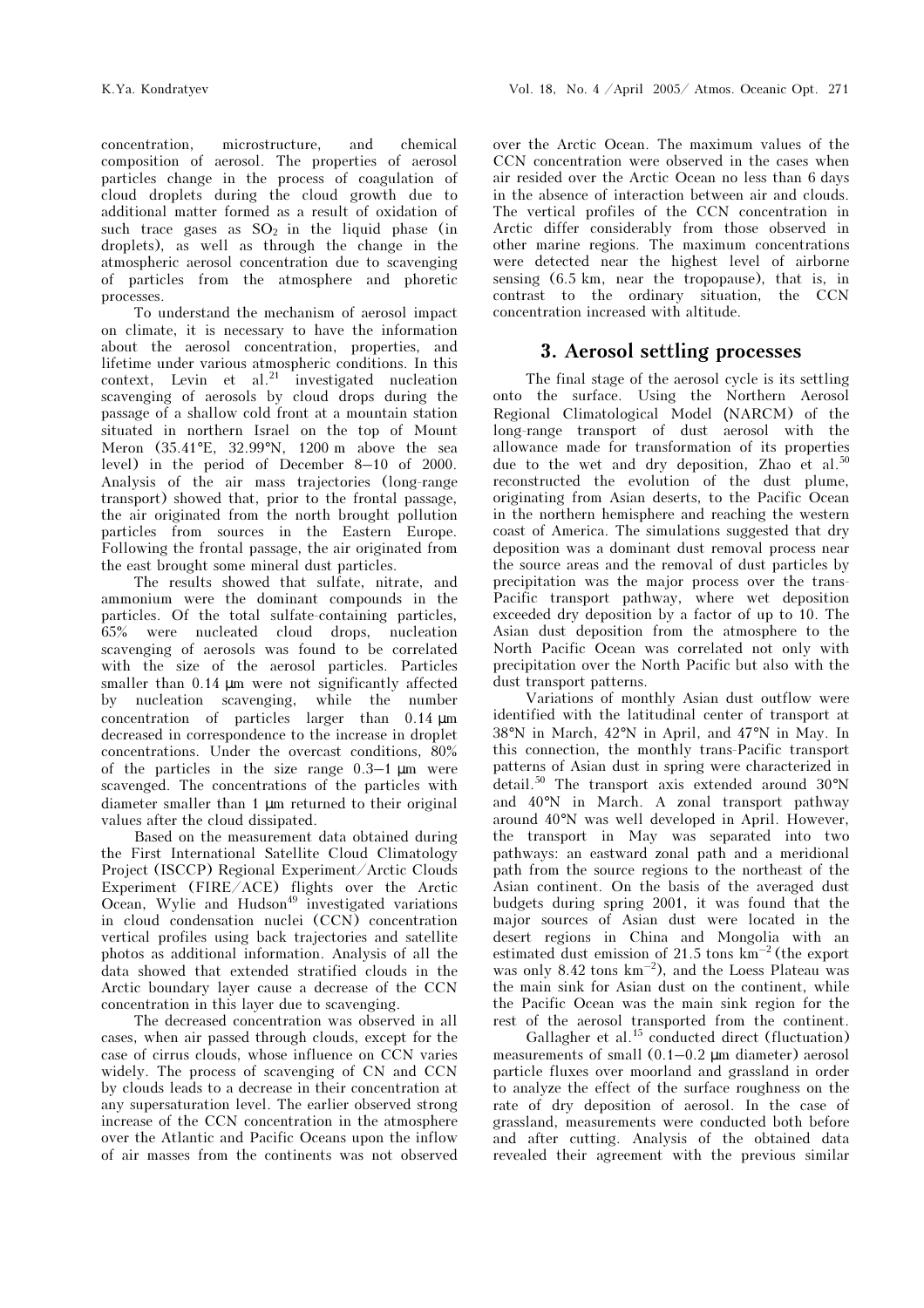results, especially, when taking into account the identical conditions of atmospheric stability. In Ref. 15, an approximate technique was proposed for parameterization of the deposition velocity  $V_{ds}$  as a function of the roughness parameter  $z_0$ :

$$
V_{\rm ds}/u^* = k_1 + k_2 \left(-300z/L\right)^{2/3},
$$

where  $k_1 = 0.001222 \log(z_0) + 0.003906$ ;  $k_2 = 0.009$ . Here  $z$  is the measurement height,  $L$  is the Obukhov stability length, and  $u^*$  is the local friction speed. Gallagher with  $\cos^{15}$  emphasized the necessity of further observations for different types of the surface (especially, those having the roughness in the range of  $0.1-1.0$  m), as well as the need of generalization of the parameterization technique to the particle size of 0.5–1.0 µm.

Along with the aerosol of soil origin, the seasalt aerosol emitted by the World Ocean into the atmosphere is a major contributor to formation of the global mass of atmospheric aerosol (the dry mass of maritime aerosol was estimated as  $10^3 - 10^4$  Tg/yr). Hoppel with co-workers<sup>18</sup> conducted the numerical simulations, whose results indicated that the presence of a uniform surface source of particles, such as seasalt aerosol, the dry deposition velocity is fundamentally different than that for a source of particles inflowing through advection or as a result of vertical mixing.

In Ref. 18, a technique was proposed for calculating the deposition velocity in these two cases. The equilibrium method of deriving the sea-salt source function from an aerosol concentration, measured at a reference height, and the deposition velocity, was shown to be of little value for particles smaller than about 5 to 10  $\mu$ m in radius for two reasons: (1) The time to establish equilibrium between the source and loss by dry deposition is much longer than the typical lifetime of small particles determined by precipitation scavenging. (2) It is difficult, if not impossible, to correct for the effect of synoptic-scale vertical velocities and the effect of mixing between the marine boundary layer and the free troposphere.

Therefore, a modified technique was developed for the estimation of the sea-salt aerosol source function. This technique is based on the concept of "entrainment velocity" to take into account the effect of such processes as: 1) deposition or lift due to the large-scale divergence or convergence within MBL; 2) vertical motions due to descend or extension of MBL; 3) exchange with the free troposphere through the top MBL boundary.

#### **Conclusions**

The long-range (especially, trans-oceanic) transport of aerosol determines the various aerosol impacts on the environment and climate on regional and global scales. In this context, an important place is occupied by the pollution of the high-latitudinal troposphere due to the long-range transport of issues concerning the long-range transport of biomass burning products and anthropogenic emissions to the territory of the Indian Ocean, which were discussed in the previous parts of this review.<sup>3,4</sup>

Summarizing, it should be emphasized, as before, that the available information about the longrange transport is inadequate, and this causes the need in the further development of both observation systems (with particular attention to lidar and satellite remote sensing) and in the numerical simulation of the global dynamics of the atmospheric aerosol, as well.

#### References

1. Al.A. Grigoryev and K.Ya. Kondratyev, Ecodynamics and Geopolitics. Vol. 2. Environmental Catastrophes (SC RAS, St. Petersburg, 2001), 684 pp.

1a. A.P. Ivanov and A.P. Chaikovskii, Laser Ray Investigates the Atmosphere (IF NAS Belarus, Minsk, 2002), 12 pp.

2. K.Ya. Kondratyev, V.F. Krapivin, and G.V. Filipps, Problems of Environmental Pollution in High Latitudes (SC RAS, St. Petersburg, 2002), 280 pp.

3. K.Ya. Kondratyev, Atmos. Oceanic Opt. 17, No. 9, 625– 637 (2004).

4. K.Ya. Kondratyev, Atmos. Oceanic Opt. 17, No. 9, 638– 660 (2004).

5. J.A. Augustine, C.R. Cernwall, G.B. Hodger, C.N. Long, C.I. Medina, and J.J. De Luisi, J. Appl. Meteorol. 42, No. 2, 266–278 (2004).

6. Ansmann, J. Bösenberg, A. Chaikovsky, A. Cameryn, S. Eckhardt, R. Eixmann, V. Freudenthaler, P. Ginoux, L. Komguem, H. Limné, M. López Màrquez, V. Matthias, I. Mattis, V. Mitev, D. Müller, S. Music, S. Nickovic, J. Pelov, L. Souvage, P. Sobolewsky, M.K. Srivastava, A. Stohl, O. Torres, G. Vaughan, U. Wandinger, and M. Wiegner, J. Geophys. Res. D 108, No. 24, AAC12/1–  $AAC12/15$  (2003).

7. L.P. Bobylev, K.Ya. Kondratyev, and O.M. Johanessen, Arctic Environment Variability in the Context of Global Change (Springer/PRAXIS, Chichester, U.K., 2003), 471 pp. 7a. C.A.M. Brenninkmeijer and the CARIBIC team, AFO Newslett., No. 4, 11–14 (2003).

8. C.F. Cahill, J. Geophys. Res. D 108, No. 23, ACE32/1– ACE32/8 (2003).

9. C. Cattrall, K.L. Carder, and H.R. Gordon, J. Geophys. Res. D 108, No. 9, AAC10/1–AAC10/11 (2003).

10. R.B. Chatfield, Z. Guo, G.W. Sachse, D.R. Blake, and N.J. Blake, J. Geophys. Res. D 107, No. 16, ACH1/1– ACH1/20 (2002).

11. M. Chin, P. Ginoux, R. Lucchesi, B. Huebert, R. Weber, T. Anderson, S. Masonis, B. Blomqvist, A. Bandy, and D. Thornton, J. Geophys. Res. D 108, No. 23, ACE22/1– ACE22/17 (2003).

12. P.R. Colarco, O.B. Toon, and B.N. Holben, J. Geophys. Res. D 108, No. 19, PRD5/1–PRD5/20 (2003). 13. P.R. Colarco, O.B. Toon, J.S. Reid, J.M. Livingston, P.B. Russel, J. Redemann, B. Schmid, H.B. Maring, D. Savoie, E.J. Welton, J.R. Campbell, B.N. Holben, and R. Levy, J. Geophys. Res. D 108, No. 19, PRD6/1– PRD6/16 (2003).

13a. S. Eckhardt, A. Stohl, C. Forster, and P. James, AFO Newslett., No. 4, 3–6 (2003).